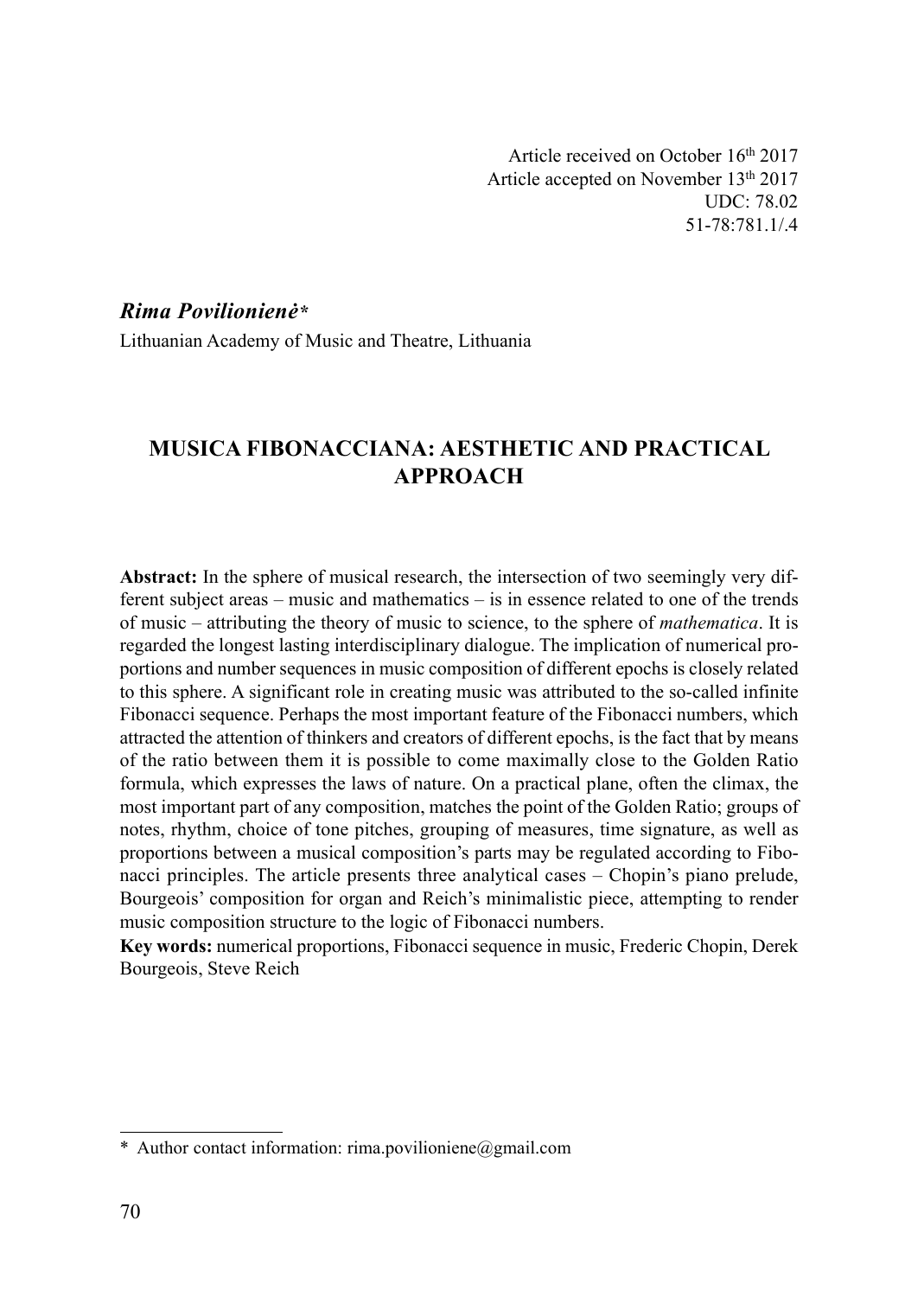## Introduction: Numerical Proportions in the Concept of Harmony of the Spheres

The idea of the art of sound being based on mathematics may be referred to by Gioseffo Zarlino as *numero sonoro*.<sup>1</sup> St. Thomas Aquinas' phrase deserves mention within this context too  $-$  "music, which studies the ratios of audible sounds."<sup>2</sup> The roots of this idea go back to Antiquity and the mathematical substantiation of the universe, as, for example, Aristotle stated: the criteria of beauty, "orderly arrangement, proportion, and definiteness", are "especially manifested by the mathematical sciences."

From the perspective of a European perception, the Pythagoreans were already regarded to be the first to raise the issue of uniting music and mathematics, sound and number. They perceived music as an abstract sphere based on mathematical means, incorporating music into the universal harmony of numerical proportions.<sup>4</sup> Over the course of later epochs, this kind of music theory has been classified as Latin musica theorica | theoretica | contemplativa | speculativa |  $arithmetica$ , etc. In the first dictionary of music written in the German language, Musikalisches Lexikon oder musikalische Bibliothek (1732), among different types of music, the type musica arithmetica is indicated, that is, arranging the sounds in proportions and numbers.<sup>5</sup>

Considering the importance of proportions in music compositions of different epochs we should get back to Antiquity, where the environment (cosmos) that surrounded man was treated as a creation of God. The cosmos was an example of perfect order or harmony due to the characteristics of regularities, symmetry and proportions, which were expressed in certain numerical relations.<sup>6</sup> This ex-

 $<sup>1</sup>$  For the discussion on music as a mathematical science Zarlino devoted a chapter "Per qual</sup> cagione la Musica sia detta subalternata all'Arithmetica, & mezanatra la mathematica, & la naturale" (Cap. 20) in his famous treatise *The Harmonic Institutions* (1558).

<sup>2 &</sup>quot;Musica, quae considerat proportiones sonorum audibilium" was written in St. Thomas Aquinas' Commentary on Aristotle's Metaphysics, Bk. 3 Lsn 7 Sct 412, transl. John P. Rowan, Chicago, 1961, 201.

<sup>&</sup>lt;sup>3</sup> The definition was presented by Aristotle in his *Metaphysics* ( $4<sup>th</sup>$  c. BC), Book 13, Part 3, 1078a–1078b (transl. Hugh Tredennick); also quoted in Albert L. Blackwell's The Sacred in Music, Westminster John Knox Press, 2000, 162.

<sup>4</sup> It is stated that Pythagoras said: "There is geometry in the humming of strings. There is music in the spacing of the spheres." The quotation was cited in: Louise B. Young's The Mystery of Matter, Oxford University Press, 1965, 113.

 $5$  "Musica Arithmetica [lat.ital.] Musique Arithmetique [gall.] betrachtet die Klänge nach der Proportion, so sie mit den Zahlen Machen." From: Johann Gottfried Walther, Musikalisches Lexikon oder musikalische Bibliothek, Leipzig, W. Deer, 1732, 431.

<sup>&</sup>lt;sup>6</sup> This is encoded in the very meaning of the word "cosmos": Greek *cosmos/κόσμος* – order, orderly arrangement, a harmonious system.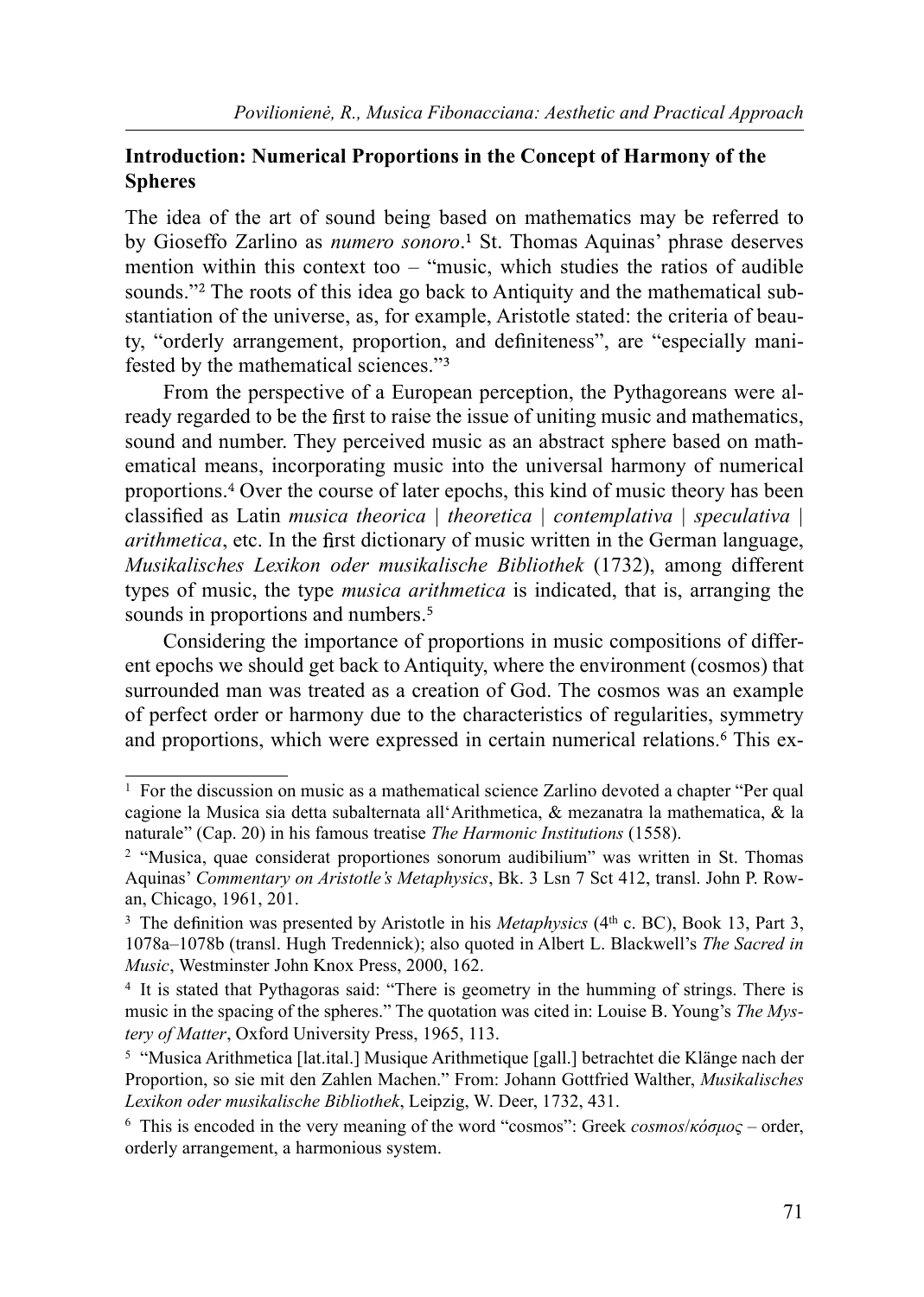planation of universal harmony in terms of numbers, and making mathematical principles absolute, determined the originality of the aesthetics of the Pythagoreans. For example, this is testified to by the work written in c.  $361 \text{ BC} - \text{Plato's}$ dialogue Timaeus – a work about a mathematically calculated idea of beauty and the importance of numerical relations to the creative process. This literary source talks about the harmony of the cosmos that is based on the relations between three proportions (arithmetic, geometric and harmonic), $\bar{z}$  because Demiurge, the Divine Craftsman, "made" the cosmic soul from a mixture divided according to the algorithms of the cosmic *septenarius*  $1-2-3-4-8-9-27$  and three proportions:

And he proceeded to divide in this manner: – First of all, he took away one part of the whole [1], and then he separated a second part which was double the first [2], and then he took away a third part which was half as much again as the second and three times as much as the first [3], and then he took a fourth part which was twice as much as the second [4], and a fifth part which was three times the third [9], and a sixth part which was eight times the first [8], and a seventh part which was twenty-seven times the first [27]. After this he filled up the double intervals [i.e. between 1, 2, 4, 8] and the triple [i.e. between 1, 3, 9, 27] cutting off yet other portions from the mixture and placing them in the intervals, so that in each interval there were two kinds of means, the one exceeding and exceeded by equal parts of its extremes [as for example 1, 4/3, 2, in which the mean 4/3 is one-third of 1 more than 1, and one-third of 2 less than 2], the other being that kind of mean which exceeds and is exceeded by an equal number. Where there were intervals of 3/2 and of 4/3 and of 9/8, made by the connecting terms in the former intervals, he filled up all the intervals of 4/3 with the interval of 9/8, leaving a fraction over; and the interval which this fraction expressed was in the ratio of 256 to 243.8

 $\frac{7}{1}$  The three proportions became one of the major principles of beauty (or harmony) and attracted attention for their logical nature – a consistent "growing". In arithmetic proportion, this growing is represented accordingly: the second dimension is larger than the first one as much as the third dimension is larger than the second,  $1 : 1 \frac{1}{2} : 2$  or  $1 : 2 : 3$ . This is the simplest proportion of numbers:

 $0-1-2-3-4-5-6-7-8-9...$  or  $0-2-4-6-8-10-12-14...$ 

In geometric proportion, the ratio between the second and the first magnitudes coincides with that of the third and the second magnitudes:  $1 : 2 : 4$ , because  $1 : 2 = 2 : 4$ . The progression of numbers is formed accordingly:

 $1 - 2 - 4 - 8 - 16 - 32 - 64 - 128$  ...

A complicated harmonic proportion expresses the relationship between the following three numbers:  $a, 2ab$ :  $(a+b)$ , and b, where the third number is larger than the second one by such a part of its size as the second number is larger than the first one by the same part of the size of the first. For example:

 $1:4/3:2$  or  $3:4:6$ .

<sup>8</sup> Quote from Plato's Timaeus, 35b–36b, transl. by Benjamin Jowett, published in: The Dialogues of Plato, Vol. 3: The Republic, Timaeus, Critias,  $3<sup>rd</sup>$  ed., Oxford University Press, London, Humphrey Milford, 1892, 36).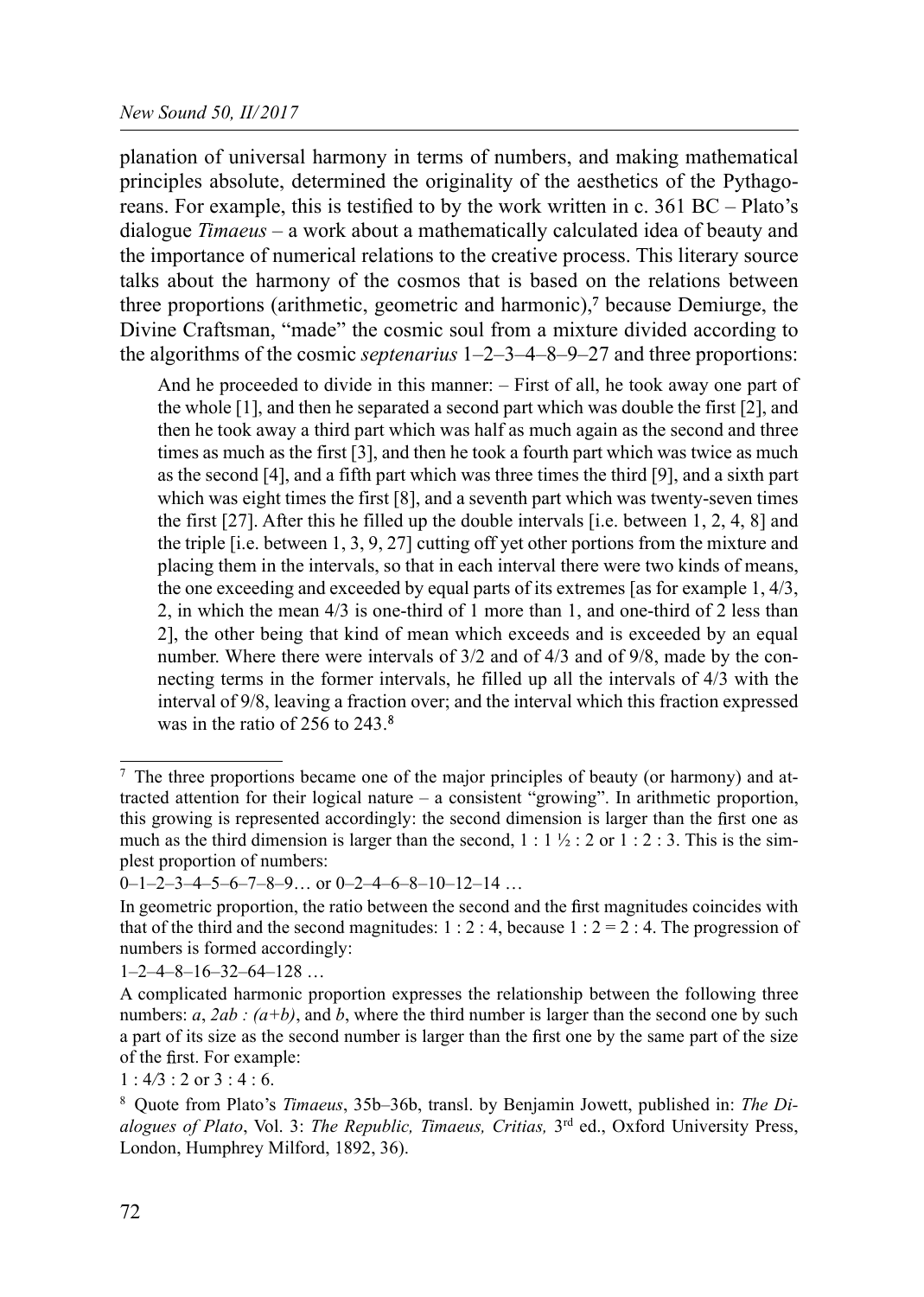Having compared the creative process described by Plato and the Pythagorean system of numerical relations of musical intervals, it becomes clear that music participated inseparably in the creation of the world. This is because the proportions of "decomposing the mixture" used in Demiurge's work are identical to the numerical relations of musical intervals described by the Pythagoreans:

- 2 : 1 as the perfect octave,
- $3:2$  as the perfect fifth,
- 4 : 3 as the perfect fourth,
- $9: 8 (3/2 : 4/3)$  as the whole tone.<sup>9</sup>

One day while meditating upon the problem of harmony, Pythagoras chanced to pass a brazier's shop where workmen were pounding out a piece of metal upon an anvil. By noting the variances in pitch between the sounds made by large hammers and those made by smaller implements, and carefully estimating the harmonies and discords resulting from combinations of these sounds, he gained his first clue to the musical intervals of the diatonic scale. He entered the shop, and after carefully examining the tools and making mental note of their weights, returned to his own house and constructed an arm of wood so that it: extended out from the wall of his room. At regular intervals along this arm he attached four cords, all of like composition, size, and weight. To the first of these he attached a twelve-pound weight, to the second a nine-pound weight, to the third an eight-pound weight, and to the fourth a six-pound weight. These different weights corresponded to the sizes of the braziers' hammers.

Pythagoras thereupon discovered that the first and fourth strings when sounded together produced the harmonic interval of the octave, for doubling the weight had the same effect as halving the string. The tension of the first string being twice that of the fourth string, their ratio was said to be 2:1, or duple. By similar experimentation he ascertained that the first and third string produced the harmony of the diapente, or the interval of the fifth. The tension of the first string being half again as much as that of the third string, their ratio was said to be 3:2, or sesquialter. Likewise the second and fourth strings, having the same ratio as the first and third strings, yielded a diapente harmony. Continuing his investigation, Pythagoras discovered that the first and second strings produced the harmony of the diatessaron, or the interval of the third; and the tension of the first string being a third greater than that of the second string, their ratio was said to be 4:3, or sesquitercian. The third and fourth strings, having the same ratio as the first and second strings, produced another harmony of the diatessaron. According to Iamblichus, the second and third strings had the ratio of 8:9, or epogdoan.

From: Manly Palmer Hall, The Secret Teachings of All Ages. An Encyclopedic Outline of Masonic, Hermetic, Qabbalistic and Rosicrucian Symbolical Philosophy, Chapter 16 "The Pythagorean Theory of Music and Color", Los Angeles, Philosophical Research Society, 1928, 81, http://www.sacred-texts.com/eso/sta/sta19.htm [2017-09-07])

<sup>&</sup>lt;sup>9</sup> The history of a numerical substantiation of musical intervals is rephrased by a legend about Pythagoras. Here it is a retelling by Manly Palmer Hall in 1928 in his book The Secret Teachings of All Ages: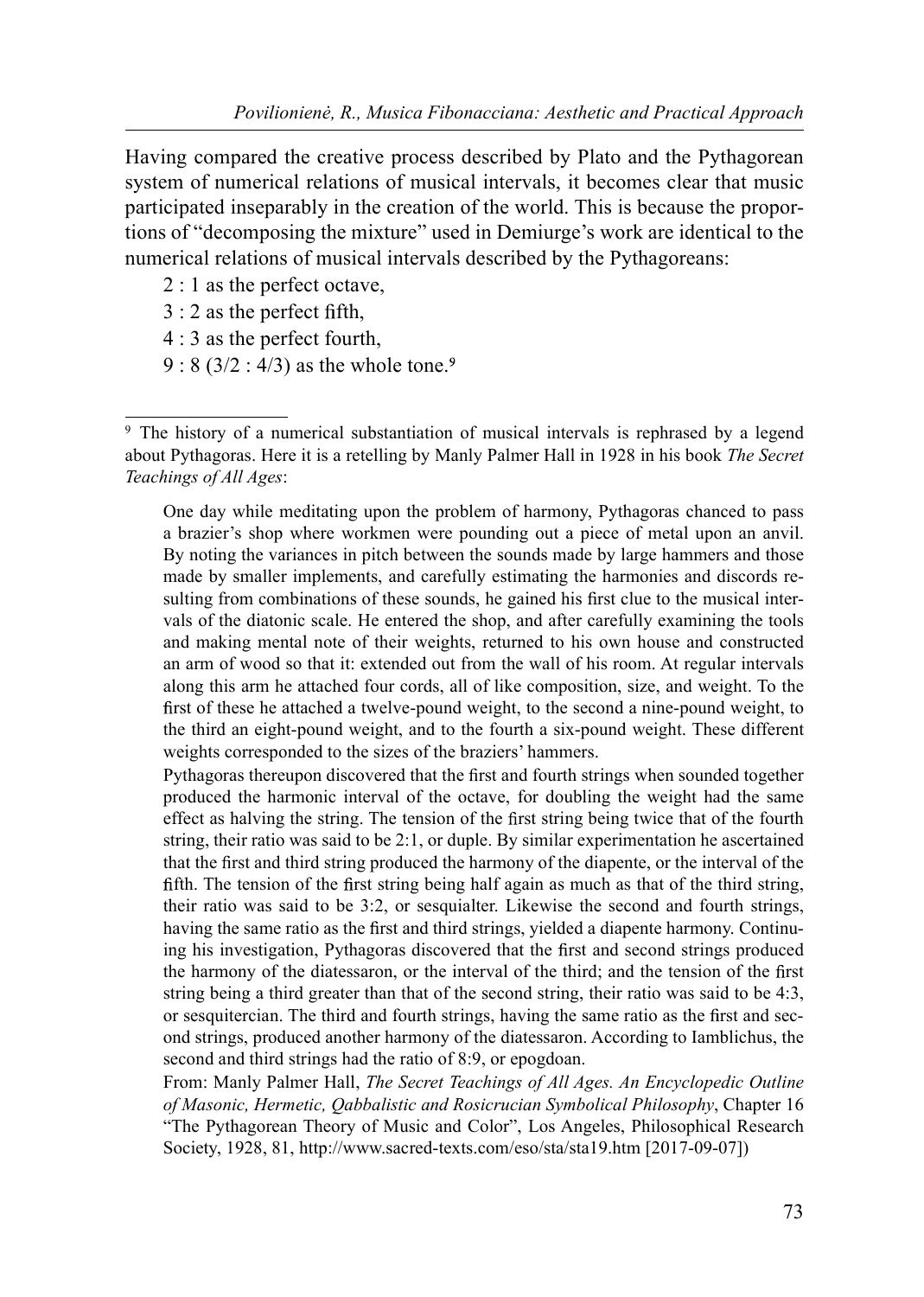According to the Pythagoreans, these matches influenced the material proportions of the four elements – the primary conditions that were necessary for man's existence – earth, air, water and fire: earth was made up of four of its own parts, water was made up of three parts earth and one part fire, air was made up of three parts fire and one part earth, while fire was made up of four of its own parts. Moreover, in Antiquity the positioning of the known heavenly bodies (planets and stars) generated a harmonious sound, because their distances were related to the numerical relationships of musical intervals. This concept was named the Harmony of the Spheres.<sup>10</sup> With the reference to Macrobius and others, Manly P. Hall states, that according this concept the distance between the heavenly bodies created the "sound" of tones and semitones and the seven vowel letters of the Greek alphabet; in addition, each planet was compared to a concrete musical tone, number, color<sup>11</sup> and geometric form; each "sounded" one of the seven Greek modes (see Example 1).

The Pythagoreans believed that everything which existed had a voice and that all creatures were eternally singing the praise of the Creator. Man fails to hear these divine melodies because his soul is enmeshed in the illusion of material existence. When he liberates himself from the bondage of the lower world with its sense limitations, the music of the spheres will again be audible as it was in the Golden Age.<sup>13</sup>

The testimonies by ancient scholars (e.g. Iamblichus, Pliny, Irenaeus, Macrobius, Martianus Capella, etc.) provide various approaches to the same focus (for example, the equivalence of a particular planet to the music mode or concrete note). This confirms a rich diversity in forming and interpreting the ancient con-

Heinrich Husmann described the creation process of musical intervals and their numerical equivalents using a one-string instrument called monochord. For example, if we put a finger on the half of string (thus, dividing the string in half or  $2:1$ ), we may hear the interval of the octave; if we put a finger on two thirds of the string  $(3:2)$  – the interval of the fifth, and so forth. For more information, see: Heinrich Husmann, Grundlagen der Antiken und Orientalischen Musikkultur, Berlin, Walter de Gruyter, 1961, 9–19.

<sup>&</sup>lt;sup>10</sup> Other expressions meaning the universal harmony | universal music: German Sphärenharmonie, Sphärenmusik, English Music of the Spheres, Latin musica universalis (the concept universus [global, all in one] is adapted as an expression of the world, or the Cosmos).

<sup>&</sup>lt;sup>11</sup> "The ancient city of Ecbatana as described by Herodotus, its seven walls colored according to the seven planets, revealed the knowledge of this subject possessed by the Persian Magi. The famous zikkurat or astronomical tower of the god Nebo at Borsippa ascended in seven great steps or stages, each step being painted in the key color of one of the planetary bodies." Manly Palmer Hall, op. cit., 84.

<sup>12</sup> Ibid., 82–83.

<sup>13</sup> Ibid., 83.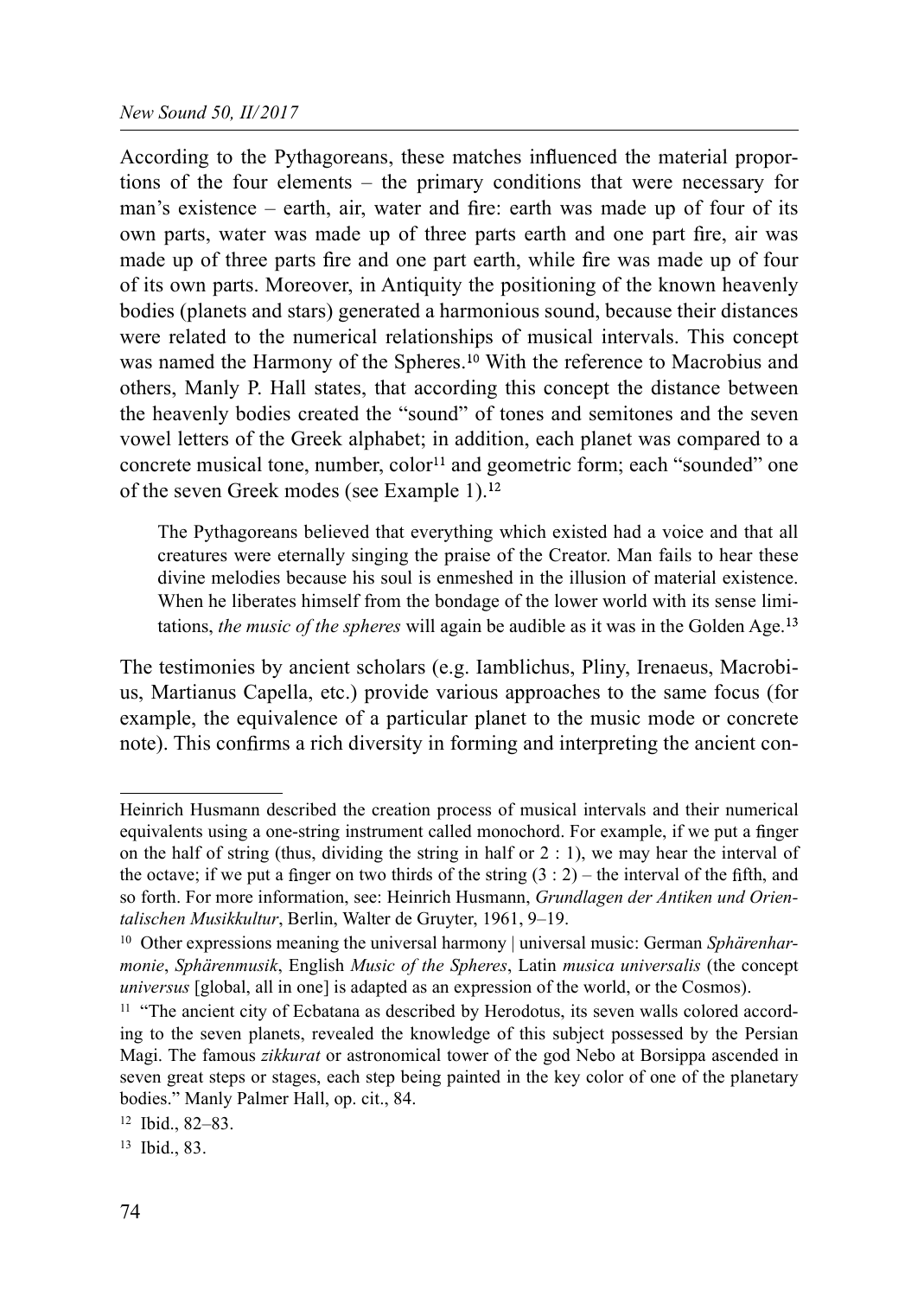cept of the Harmony of the Spheres. Moreover, the vitality of this universal idea was so potent that it spread over the later epochs.<sup>14</sup>

| Relations between 4 elements      |         |                       |                |  |  |  |  |  |  |  |
|-----------------------------------|---------|-----------------------|----------------|--|--|--|--|--|--|--|
| pair of                           | formula |                       | interval       |  |  |  |  |  |  |  |
| elements                          |         |                       |                |  |  |  |  |  |  |  |
| fire : earth                      | 1:2     |                       | perfect octave |  |  |  |  |  |  |  |
| fire : air                        | 1:4/3   |                       | perfect fourth |  |  |  |  |  |  |  |
| fire : water                      | 1:3/2   |                       | perfect fifth  |  |  |  |  |  |  |  |
| air : water                       | 4/3:3/2 |                       | whole tone     |  |  |  |  |  |  |  |
|                                   |         |                       |                |  |  |  |  |  |  |  |
| Relations between heavenly bodies |         |                       |                |  |  |  |  |  |  |  |
| pair of planets                   |         | interval              |                |  |  |  |  |  |  |  |
| Earth: Moon                       |         | whole tone            |                |  |  |  |  |  |  |  |
| Moon: Mercury                     |         | semitone              |                |  |  |  |  |  |  |  |
| Mercury: Venus                    |         | semitone              |                |  |  |  |  |  |  |  |
| Venus: Sun                        |         | whole & semitone      |                |  |  |  |  |  |  |  |
| Sun: Mars                         |         | whole tone            |                |  |  |  |  |  |  |  |
| Mars : Jupiter                    |         | semitone              |                |  |  |  |  |  |  |  |
| Jupiter: Saturn                   |         | semitone              |                |  |  |  |  |  |  |  |
| Saturn : any star                 |         | semitone              |                |  |  |  |  |  |  |  |
|                                   |         |                       |                |  |  |  |  |  |  |  |
| sphere                            |         | Greek vowel           |                |  |  |  |  |  |  |  |
| 1st heaven                        |         | A, α ( <i>Alpha</i> ) |                |  |  |  |  |  |  |  |
| 2nd heaven                        |         | E, ε (Epsilon)        |                |  |  |  |  |  |  |  |
| 3rd heaven                        |         | H, η $(Eta)$          |                |  |  |  |  |  |  |  |
| 4th heaven                        |         | I, I (Iota)           |                |  |  |  |  |  |  |  |
| 5th heaven                        |         | O, o (Omicron)        |                |  |  |  |  |  |  |  |
| 6th heaven                        |         | Y, u (Upsilon)        |                |  |  |  |  |  |  |  |
| 7th heaven                        |         | $Ω$ , ω (Omega)       |                |  |  |  |  |  |  |  |
|                                   |         |                       |                |  |  |  |  |  |  |  |
| planet                            | note    |                       | color          |  |  |  |  |  |  |  |
| Mars                              | do      |                       | red            |  |  |  |  |  |  |  |
|                                   |         |                       |                |  |  |  |  |  |  |  |

| μιαιισι | סטענ    | וטוטט  |
|---------|---------|--------|
| Mars    | do      | red    |
| Sun     | re      | orange |
| Mercury | mi      | yellow |
| Saturn  | fa      | green  |
| Jupiter | sol     | blue   |
| Venus   | la      | indigo |
| Moon    | si (ti) | violet |

Example 1: Illustration of relationships between the four elements, heavenly bodies, musical intervals, notes and colors $15$ 

 $14$  For example, Thomas Morley in his *Plaine and Easie Introduction to Practicall Musicke* (1597), created a chart that illustrated the perfect system of relationships between planets, goddesses, musical modes and Greek ideals of perfection. Robert Fludd presented a diagram of musical elements, repeating the Pythagorean musical intervals and the idea of harmonious relationship between the four elements (De Musica Mundana, 1618). In Harmonices mundi (1619) Johannes Kepler described his theory of the mathematical movements of planets and wrote out the movement of planets in notes, arguing that the oval trajectory of the movement of planets creates melody (a musical illustration with "sounding" Saturn, Jupiter, Mars, Earth, Venus and Mercury was presented in his Book V, 207).

<sup>&</sup>lt;sup>15</sup> The information was systematized by the author of this article – R. P.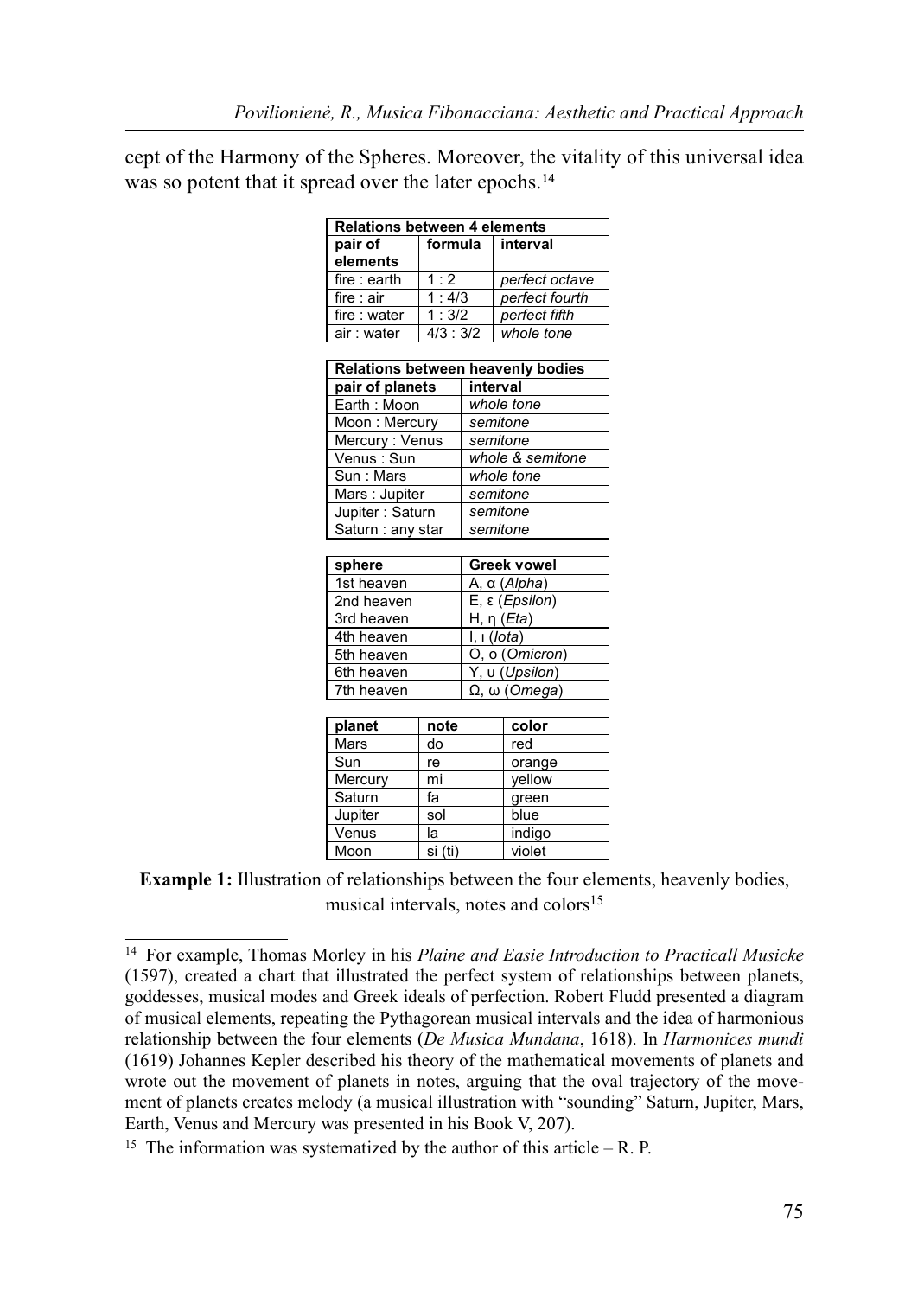#### Fibonacci Sequence: Historic-aesthetic Establishment

The considerations regarding numerical formulas and relationships was a point of permanent interest in the philosophical, aesthetic or academic sphere as well as on the practical plane, where the expression of proportions and / or composing according to them was regarded as the verification of perfect art work. For example, in the Renaissance the admiration for pure proportions of numbers were manifested as perspective in art, and striving for symmetry in architecture. Numerical proportions amply mentioned in the treatises on music during the Renaissance show that the mathematical aspect in music has survived as the main factor of beauty that is only slightly affected by the conception of sacrality.<sup>16</sup>

A significant role in creating music was attributed to the so-called infinite Fibonacci sequence – a mathematical proportion attributed to the mathematician of the 13th century Fibonacci (also referred to as Leonardo Pisano, Leonardo da Pisa, 1180–1250), who represented the principle of nature / evolution – the process of the reproduction of rabbits: how many young one pair of rabbits will produce per year, bearing in mind the fact that all the young will survive and reproduce further. Fibonacci, having summed up the number of rabbits of each month, obtained an infinite number progression  $1 - 1 - 2 - 3 - 5 - 8 - 13 - 21$  and so on.<sup>17</sup>

It should be noted, that there are many more earlier testimonies regarding the establishment of the famous number series. The most frequent reference is made to the scholar and philosopher of the Middle Ages, Boethius, as being the first to mention the Fibonacci sequence in the second book of his  $De$  Institutione Arithmetica (the beginning of the  $5<sup>th</sup>$  c.). However, it was a translation of Nicomachus' Introduction to Arithmetics, written at the intersection of the 1<sup>st</sup> and 2<sup>nd</sup> centuries. In the second book of this treatise we may find an ancient reference to certain Fibonacci numbers. It is the description of the tenth neo-Pythagorean proportion, as Nicomachus argues:

The tenth, in the full list, which concludes them all, and the fourth in the series presented by the moderns, is seen when, among three terms, as the mean is to the lesser,

<sup>&</sup>lt;sup>16</sup> For example, in the treatise *Proportionale musices* (c. 1472–5) Johannes Tinctoris stated that proportions existed in everything, because "it was God who created them." He classified the proportions applied to the creation of music into five types: 1) the *genus multiplex* group made up of a formula  $n: 1 (2 : 1, 3 : 1, 4 : 1$  and so on); 2) the *genus superparticularis* group,  $n+1$ :  $n$  (2 : 1, 3 : 2, 4 : 3 and so on); 3) the *genus superpartiens* group  $(n+2:n, n+3:n, n)$  $+4$ : n and so on); 4) the *genus multiplex superparticulare* group (n x m + 1 : n); 5) the *genus* multiplex superpartiens group ( $n \times m + 2 : n, n \times m + 3 : n, n \times m + 4 : n$  and so on).

<sup>&</sup>lt;sup>17</sup> It is the recurrent sequence of the second order (denoted  $F_p$ ,  $F_2$ , ...,  $F_n$ ). The term  $n + 2$  is equal to the sum of the two preceding terms (*n* and  $n + 1$ ). The formula of progression:  $F_{n+2}$  $=F_{n+1} + F_n$ , where  $n > 0$ .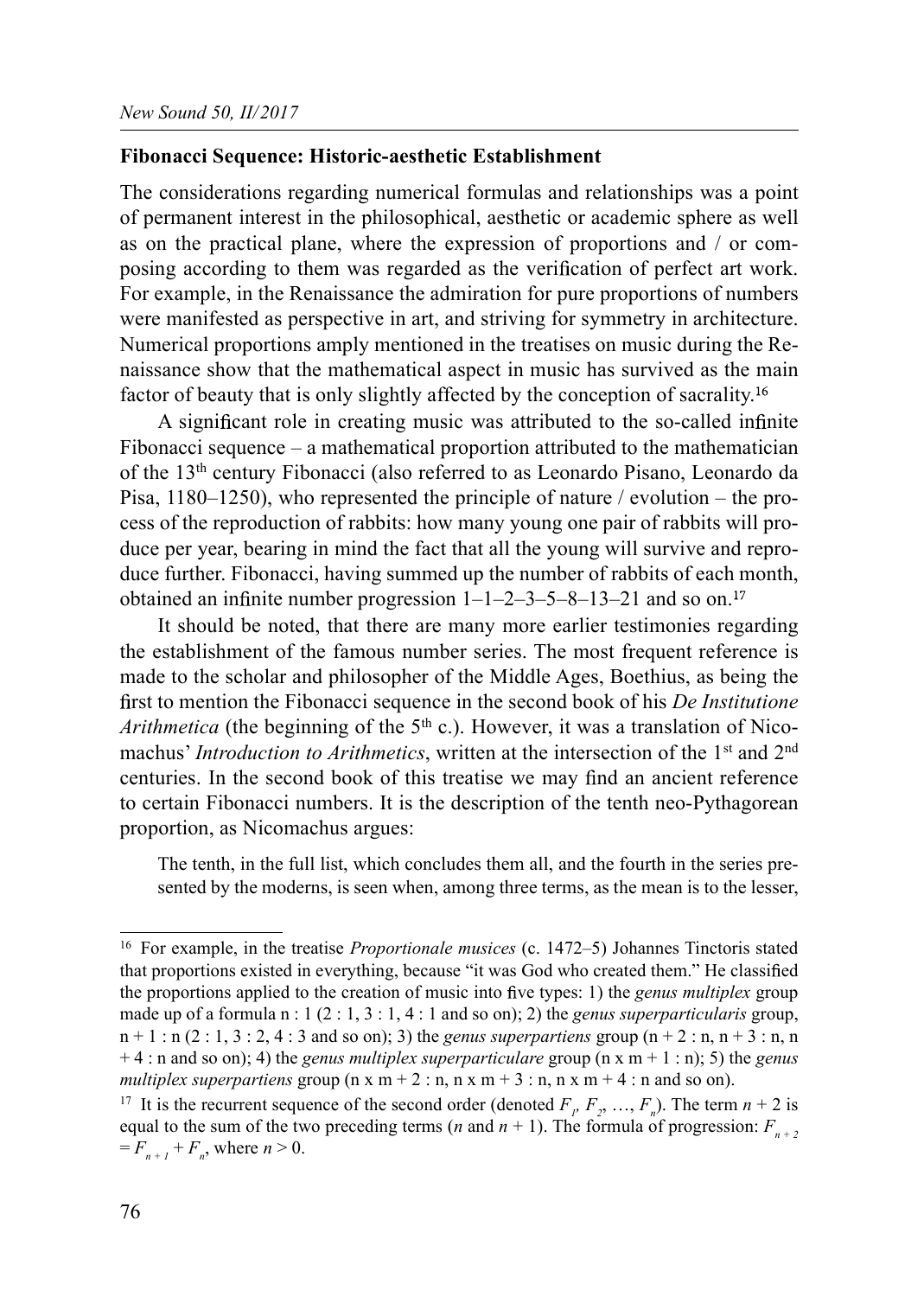so the difference of the extremes is to the difference of the greater terms, as 3, 5, 8, for it is the superbipartient ratio in each pair.<sup>18</sup>

#### Latin version by Boethius:

Quarta vero quae in ordine decima est consideratur in tribus terminis: cum tali proportione medius terminus ad parvissimum comparatur: quali extremorum differentia contra maiorum terminorum differentiam proportione coniungitur, ut sunt tres quinque octo. Quinarius enim medius terminus ad ternarium superbipartiens est. Extremorum vero differentia octonarij scilicet et ternarij quinarius qui comparatus contra maiorum terminorum differentiam scilicet quinarij et octonarij qui est ternarius: et ipse quoque superbipartiens invenitur.<sup>19</sup>



Example 2: Page extract from Boethius' De Institutione Arithmetica (1488) with the description of Nicomachus' tenth proportion

<sup>&</sup>lt;sup>18</sup> Nicomachus of Gerasa, *Introduction to Arithmetic* (trans. Martin Luther D'Ooge), New York, The Macmillan Company, 1926, 284.

<sup>19</sup> Arithmetica Boetij, Augsburg: Erhard Ratdolt, 1488, Lap. 52.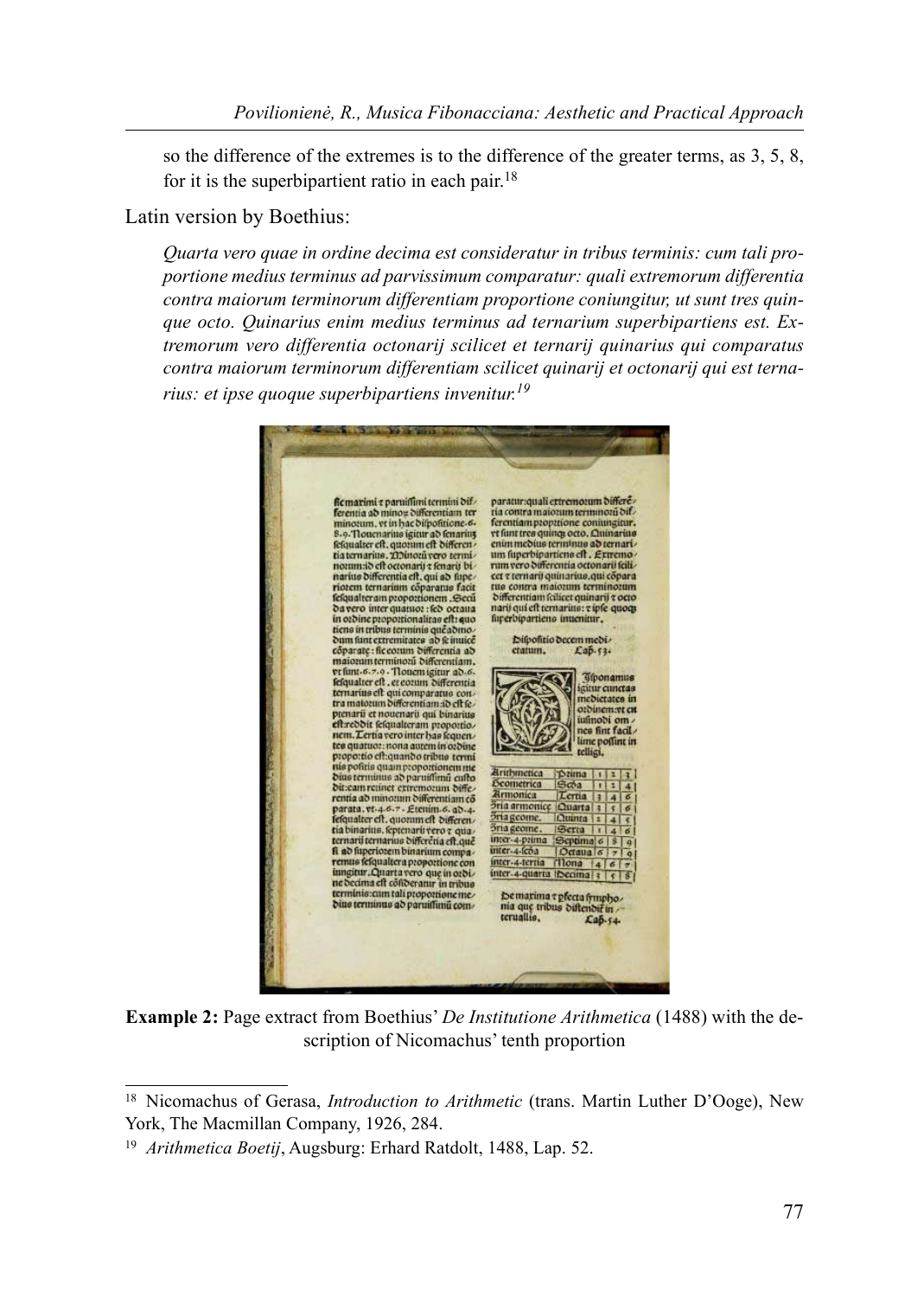Though, the origins of this number sequence date back to the  $3<sup>rd</sup>$  century BC and may be attributed to Euclid's ideas about a certain relationship described in the sixth book of his *Elements* (c. 300 BC). Yet this special proportion, naming it an "extreme and mean ratio", was not analyzed as a particular row of numbers. The Greek mathematician relied on lines and inter-relationships between geometric constructions, as stated in the definition:

A straight-line is said to have been cut in an extreme and mean ratio when as the whole is to the greater segment so is the greater (segment is) to the less.<sup>20</sup>

According to Ruth Tatlow, using a similar principle based on particular numbers in the 13th century, Fibonacci did not notice links between his discovery and Euclid's "special proportions" and did not denote that his numbers have "special relationships".<sup>21</sup> Moreover, the rules of the Fibonacci sequence may be applied to any sequence of numbers in which each new number is the sum of the two previous numbers. For example, the Lucas integer series, which was named after the  $19<sup>th</sup>$  century French mathematician Édouard Lucas, and *Série Évangélique*, the latter based on the text of the Holy Bible:

Lucas progression  $2 - 1 - 3(2 + 1) - 4(1 + 3) - 7(3 + 4) - 11 - 18 - 29 - 47$  $-76-123$  and so on

Série Évangélique 2 – 5 – 7 (2 + 5) – 12 (5 + 7) – 19 (7 + 12) – 31–50 –  $81-131$  and so on<sup>23</sup>

For example, the line AB is cut at C since  $AB : AC = AC : CB$ :

 $\begin{array}{ccc} A & C & B \\ \end{array}$ 

<sup>21</sup> Ruth Tatlow, "The Use and Abuse of Fibonacci Numbers and the Golden Section in Musicology Today", in: Understanding Bach, Vol. 1, 2006, 77.

<sup>22</sup> The first numbers of *Série Évangélique*, 2, 5 and 12, were taken from the Gospel according to John (6, 9–13):

There is a boy here who has five barley loaves and two fish,  $[...]$  Jesus said, "Have the people sit down." Now there was much grass in the place. So, the men sat down, about five thousand in number.  $[\ldots]$  And when they had eaten their fill, he told his disciples, "Gather up the leftover fragments, that nothing may be lost." So they gathered them up and filled twelve baskets with fragments from the five barley loaves left by those who had eaten.

<sup>23</sup> It is important to note, that both progressions, Lucas and *Série Évangélique*, are directly derived from the numbers of Fibonacci sequence using the formulas  $F_{n+1}$  and  $F_{n+1}$  (For more information see: Newman W. Powel, "Fibonacci and the Gold Mean: Rumbas, Rabbits and Rondeaux", Journal of Music Theory, No. 23, 1979, 231).

<sup>&</sup>lt;sup>20</sup> Euclid's Elements of Geometry, edited and provided with a modern English translation by Richard Fitzpatrick, 2007, 156, http://farside.ph.utexas.edu/Books/Euclid/Elements.pdf [2017-09-07].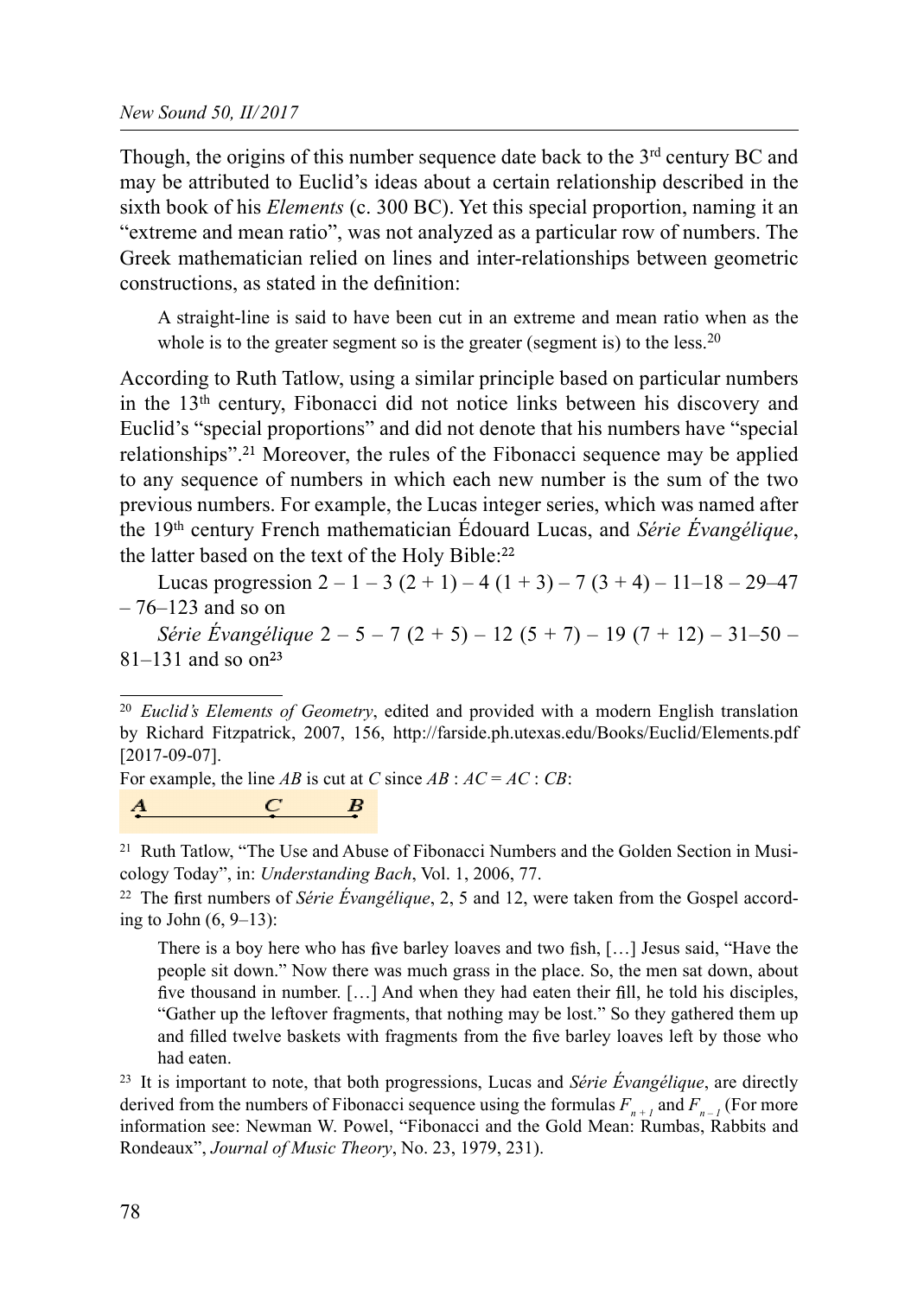Though what made the numerical series exclusive, which attracted the attention of thinkers and creators of different epochs? Perhaps the most important feature of the Fibonacci progression is the fact that by means of the ratio between them it is possible to come maximally close to the Golden Ratio formula, which expresses the laws of nature.<sup>24</sup> We may find a statement on it in the treatise De Divina Proportione (1509) by Luca Pacioli, naming this formula "the divine proportion". However, in 1890 Karl Fink indicated, that the establishment of Golden Section symbolism is attributed to astronomer Johannes Kepler, who "introduced the designation sectio divina as well as proportio divina" in the beginning of the  $18<sup>th</sup>$  century:

[Reciting Kepler] Geometry has two great treasures: one is the theorem of Pythagoras, the other the division of a line into extreme and mean ratio. The first we may compare to a mass of gold, the second we may call a precious jewel.<sup>25</sup>

As Fink states:

The expression "golden section" is of more modern origin. It occurs in none of the text-books of the eighteenth century and appears to have been formed by a transfer from ordinary arithmetic. In the arithmetic of the sixteenth and seventeenth centuries the rule of three is frequently called the "golden rule". Since the beginning of the nineteenth century this golden rule has given way more and more before the so-called Schlussrechnen (analysis) of the Pestalozzi school. Consequently in place of the "golden rule", which is no longer known to the arithmetics, there appeared in the elementary geometries about the middle of the nineteenth century the "golden section", probably in connection with contemporary endeavors to attribute to this geometric construction the importance of a natural law.<sup>26</sup>

The conception of the Golden Ratio appeared in 1835 when the German mathematician Martin Ohm named the so-called "constant proportion" (German stetige Proportion) the Goldener Schnitt. Respectively, the very sequence of numbers was named after Fibonacci and was related to the phenomenon of the Golden Ratio only in the 19<sup>th</sup> century.<sup>27</sup>

 $24$  Golden Ratio – Latin sectio aurea, sectio divina, German Goldener Schnitt – is expressed in terms of the formula  $n \times 0.618$ . The fraction 0.618 was obtained having evaluated the ratios between the Fibonacci numbers. It became more accurate the more distant the pairs of Fibonacci numbers calculated, because  $3 : 5 = 0.6; 5 : 8 = 0.625; 8 : 13 = 0.61538461...; 13 :$  $21 = 0.61904761...$ ;  $21 : 34 = 0.61764705...$  and so on.

<sup>25</sup> Karl Fink, A Brief History of Mathematics, (Transl. Wooster Woodruff Beman & David Eugene Smith), Chicago: The Open Court Publishing Company, 1990, 223. Original publication in German: Karl Fink, Geschichte der Elementar-Mathematik, 1890. 26 Ibid., 223.

<sup>27</sup> In 1857, the Prince of Italy, the mathematician and historian Baldassarre Boncompagni, published a medieval treatise; in 1878, the French mathematician Edouard Lucas, having become acquainted with the treatise, named the said sequence the Fibonacci Sequence.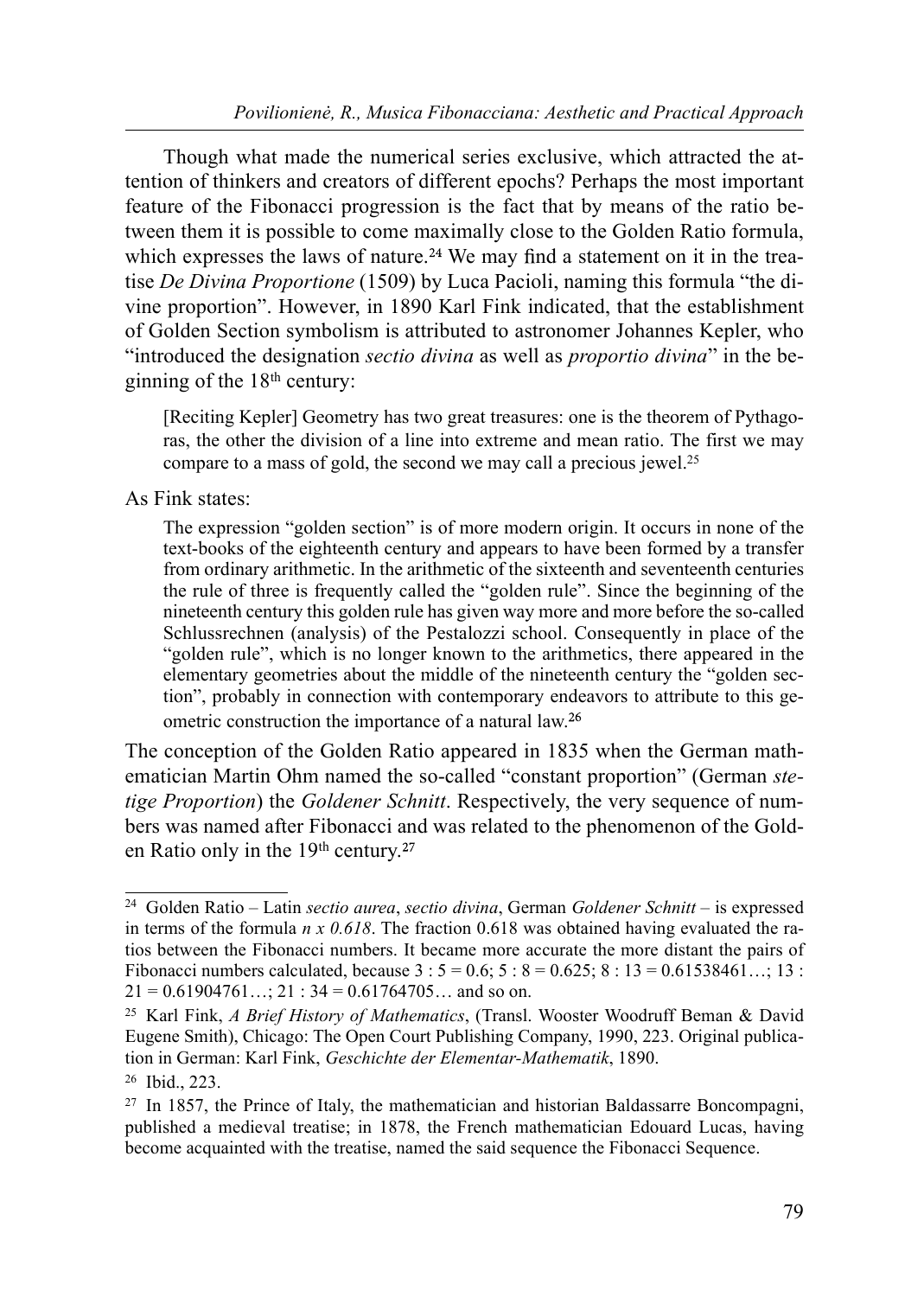### Fibonacci Manifestation in Music Composing

The Golden Ratio became the benchmark and the goal, and the guarantee, of perfect art. According to the measurements of the Golden Ratio, buildings were constructed, parks were planned, compositional details were applied to painting, and poetic stanzas were constructed. In music the formula of godly beauty symbolized a perfectly formed composition. Often the climax, the most important part of any composition, matched the point of the Golden Ratio. Sounds were organized and regulated according to Fibonacci principles of numeric progression, and so on. For example, while analyzing the structure of two vocal ballads from the Middle Ages, Dame, se vous m'estes lonteinne and Je ne croy pas c'onques a creature, by Guillaume de Machaut, Pozzi Escot shows that the limits of the structural parts adhere to the Golden Ratio (Escot 1999: 43, 51).

During the 19<sup>th</sup> century, which we may call the culmination of the antagonism between music and mathematics, where anti-rationalism was especially strong and where it would seem that emotionality was especially important, Fibonacci numbers and the Golden Ratio prevail nonetheless. Charles Madden indicates their presence in the structure of the first part of Beethoven's Fifth symphony,  $28$  as well as its characteristic for the structures of the compositions of Debussy.<sup>29</sup> The work by this French composer can be described as a medley of impressionistic tonal images and emotion. However, he has been quoted as stating:

Music is the arithmetic of sounds as optics is the geometry of light.<sup>30</sup>

Roy Howat, while analyzing Debussy's Dialogue du vent et de la mer or the first piece Reflets dans l'eau, notes that the same wave in their structure can be seen in Katsushika Hokusai's colored woodcut The Great Wave off Kanagawa  $(1831)$ , which illustrates the phenomenon of the Golden Ratio.<sup>31</sup> According to Allan W. Atlas, structural and harmonic changes are important in the duets, arias, and orchestral interludes of Puccini's opera La boheme and reflect the relationship of the Golden Ratio.<sup>32</sup>

 $28$  Charles Madden, Fib and Phi in Music: The Golden Proportion in Musical Form, High Art Press, 2005.

<sup>&</sup>lt;sup>29</sup> For example see: Roy Howat, *Debussy in Proportion*, Cambridge, 1983; Irina Soussidko, "Metrotektonik und Goldener Schnitt. Debussy 24 Preludes für Klavier", Musik & Ästhetik, 6. Jahrgang, Heft 24, 2002, 5–19.

<sup>&</sup>lt;sup>30</sup> Dean Keith Simonton, Greatness: Who Makes History and Why, Guilford Press, 1994, 110.

<sup>31</sup> Roy Howat, op. cit., 23–9, 93–109.

<sup>&</sup>lt;sup>32</sup> Allan W. Atlas, "Stealing a Kiss at the Golden Section: Pacing and Proportion in the Act I Love Duet of La Boheme", in: Acta Musicologica, Vol. 2, 2003, 269-291.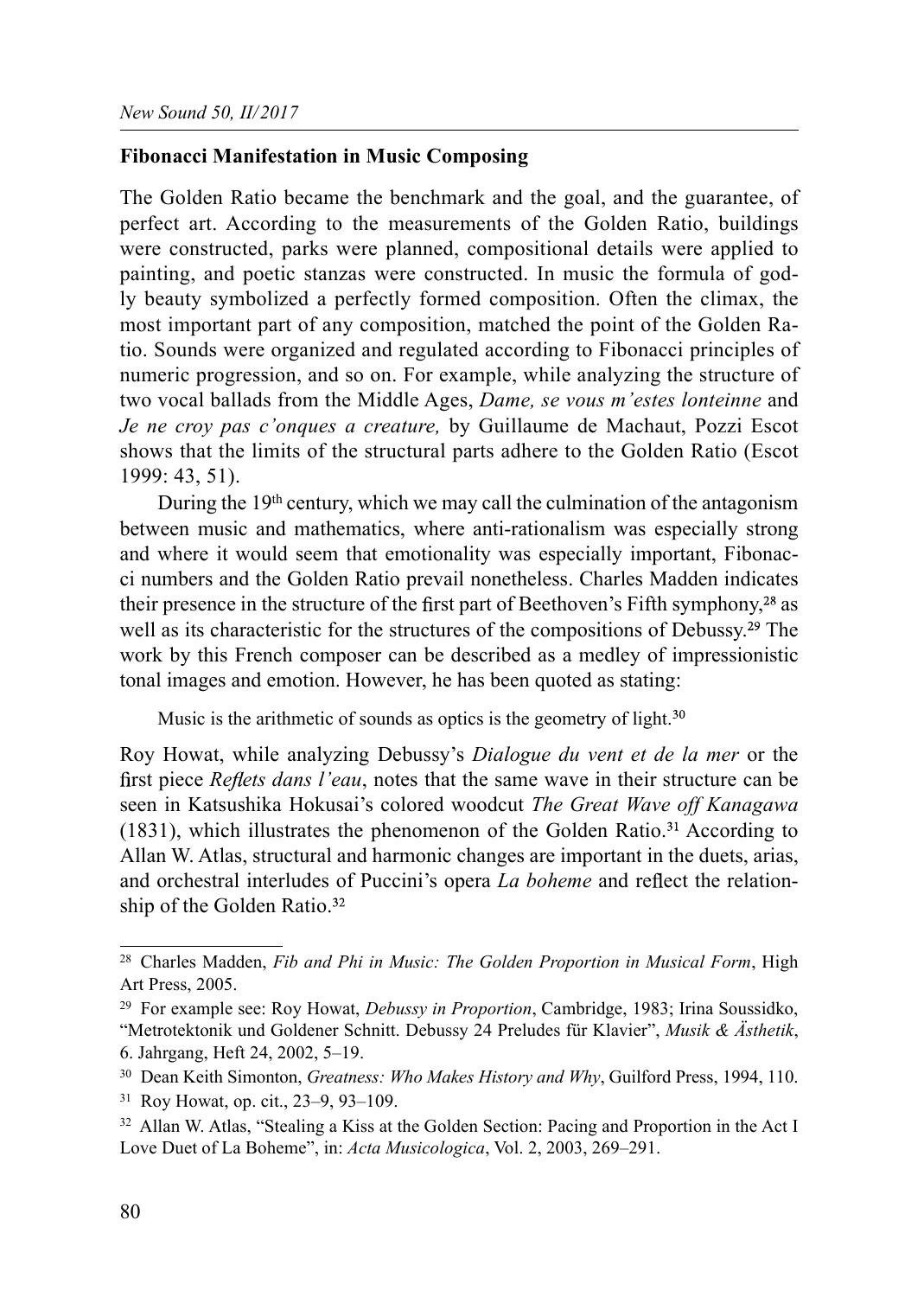In the practice of contemporary music composition an especially active and conscious organization of sound space can be witnessed in the Fibonacci numbers. Most likely the attention of composers is drawn to this phenomenon by the opportunity to create asymmetry and irregularity in their music and to break mechanical proportions, because, as Valeria Cenova states, such a sequence allows music to "breathe".<sup>33</sup> The research has shown that the models of proportions are often used to organize the musical rhythm. Already in the beginning of the  $20<sup>th</sup>$ century, composers accepted the Fibonacci sequence and the phenomenon of the Golden Ratio as a composition's standard of perfection. To paraphrase Emil Rozenov, even stylistically different musical compositions share the same quality – the manifestation of the Golden Ratio, which controls the music material as an expression of natural beauty.

Ernő Lendvai also believed that the Golden Ratio is probably the most important aspect of a musical composition's architectonics and that it influences all of a composition's parameters. He researched and identified the impact of the Golden Ratio in the choice of climax, tone pitches, musical rhythm, grouping of measures, time signature, as well as proportions between a musical composition's parts, focusing on the work of Bartók, especially on his Music for Strings, Percussion and Celesta (1936).

As Diane Luchese states, another Hungarian composer Ligeti in his piece for organ Volumina (1961–2), applied the logic of the Golden Ratio to the duration of sections with different types of clusters (more see Luchese 1988). According to Ligeti himself, certain Fibonacci numbers are important to the structure of the first section of his *Apparitions* for orchestra (1958–9): in m. 71, at the  $144<sup>th</sup>$  quarter note, as the bass plays *tremolo*, the first part is divided into two sections; in the second section a striking change in timbre occurs analogously in this sections'  $55<sup>th</sup>$  quarter note – here an uninterrupted cluster comes in, which plays until the very end of the first part. The initial Fibonacci numbers,  $1, 2, 3, 5$ , 8, and 13, also dominate the structure of Spanish composer Cristobal Halffter's Fibonaciana, Concert for flute and orchestra (1969).

How Fibonacci numbers can influence a composition's rhythmic design is illustrated by Sofia Gubaidulina's ensemble for percussion *In the Beginning there was Rhythm* (1984): the numbers 1, 2, 3, 5, 8 pop out in the rhythm of the kettledrum solo. In Gubaidulina's twelve-part composition for symphony orchestra I hear… Silence… (1986), in the odd-numbered parts I, III, V and VII, Fibonacci numbers dictate the time signatures accordingly: 144/4, 89/4, 55/4

<sup>&</sup>lt;sup>33</sup> Валерия С. Ценова, Числовые тайны музыки Софии Губайдулиной [Numerical Secrets in the Music of Sofia Gubaidulina], Moscow, Moscow Conservatoire, 2000, 51.

<sup>&</sup>lt;sup>34</sup> Эмилий Карлович Розенов, Статьи о музыке [Articles on Music], Moscow, 1982, 120-1.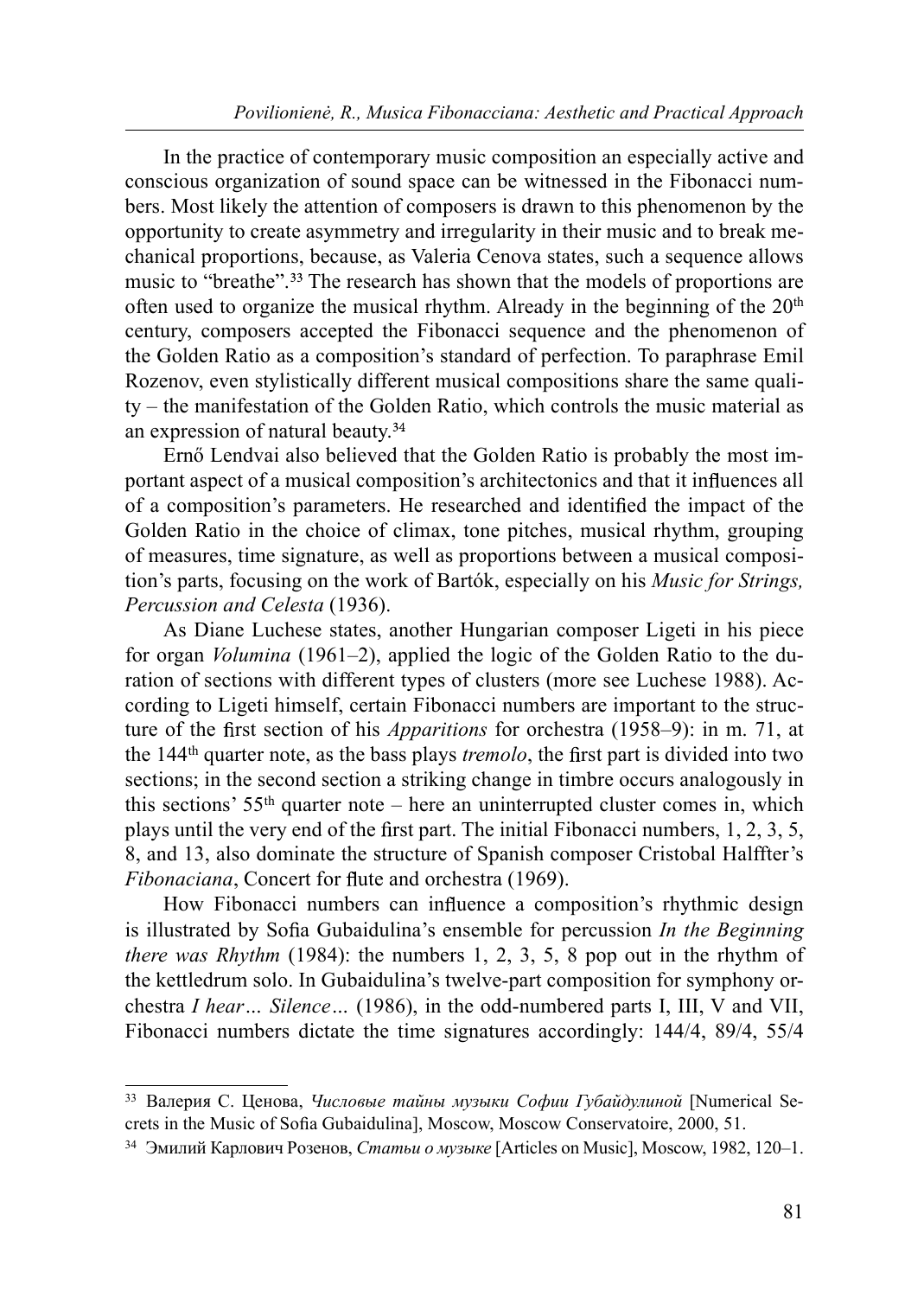and  $34/4$ ; in the part IX, as the composition's silent culmination – in the mute space the conductor's hands follow the rhythm according to the Fibonacci sequence (each of the gestures is schemed in detail by the composer).<sup>35</sup>

Lithuanian composer Osvaldas Balakauskas is regarded as "an individual who has been at the pinnacle of modern Lithuanian music since the mid-1960s, as well as being one of the most remarkable composers and leading authorities" and "belongs to the rare circle of composers whose ambition is the creation of their own precise musical system".<sup>36</sup> His Second symphony (1979) is an example of logic and rational musical thinking. For the segmentation of tone scale and the organization of the progressive rhythm the composer appllied a slightly transformed Fibonacci sequence with the first numbers  $1, 2, 3, 5, 8$ , and  $14$  (the latter number does not belong in the sequence).<sup>37</sup>

#### Cases of Fibonacci numbers application

### Prelude No. 1 in C major, Op. 28 (1838–9) by Frederic Chopin

The Fibonacci sequence may become the key to interpreting the structure of Frederic Chopin's  $(1810-1849)$  preludes as well.<sup>38</sup> In this article I would like to present an analysis of Prelude No. 1 in C major, Op. 28, that shows several instances in which Fibonacci numbers 8, 13, 21, and 34 make an appearance. This miniature composed for piano according to the form of the period is made of two phrases consisting of 8 and 16 measures, in addition to the establishment of C major in a 10 measure coda.

The analysis was focused on the significant musical signs (such as the highest/lowest pitch, climax, changes in harmony, etc.) taking into account the place of their appearance – particular measure. The following structural points revealed the existence of Fibonacci numbers:

1) in the 8<sup>th</sup> measure the lowest tone of the prelude is reached, the tone  $G_1$  (contra-octave sol),

<sup>35</sup> For more information see: Валерия C. Ценова, op. cit.

<sup>&</sup>lt;sup>36</sup> More about Osvaldas Balakauskas see official Lithuanian composers' presentation by Music Information Centre Lithuania: http://www.mic.lt/en/database/classical/composers/balakauskas/.

<sup>&</sup>lt;sup>37</sup> A comprehensive study on Balakauskas' work (Osvaldas Balakauskas: Muzika ir mintys [Music and Ideas], Rūta Gaidamavičiūtė (Ed.), Vilnius, Baltos lankos, 2000) presents a wide spectrum of his composing technique. On the Second symphony see especially an article by Gražina Daunoravičienė "Kompozicinės technikos algoritmai: Antroji simfonija ir Dada concerto" [Algorithms of Compositional Technique: The Second Symphony and Dada Concerto], 71–122.

<sup>&</sup>lt;sup>38</sup> More about preludes see: Kenneth Patrick Kirk, *The Golden Ratio in Chopin's Preludes*, Opus 28, Doctoral Dissertation, Ann Arbor Mich, UMI, 2001.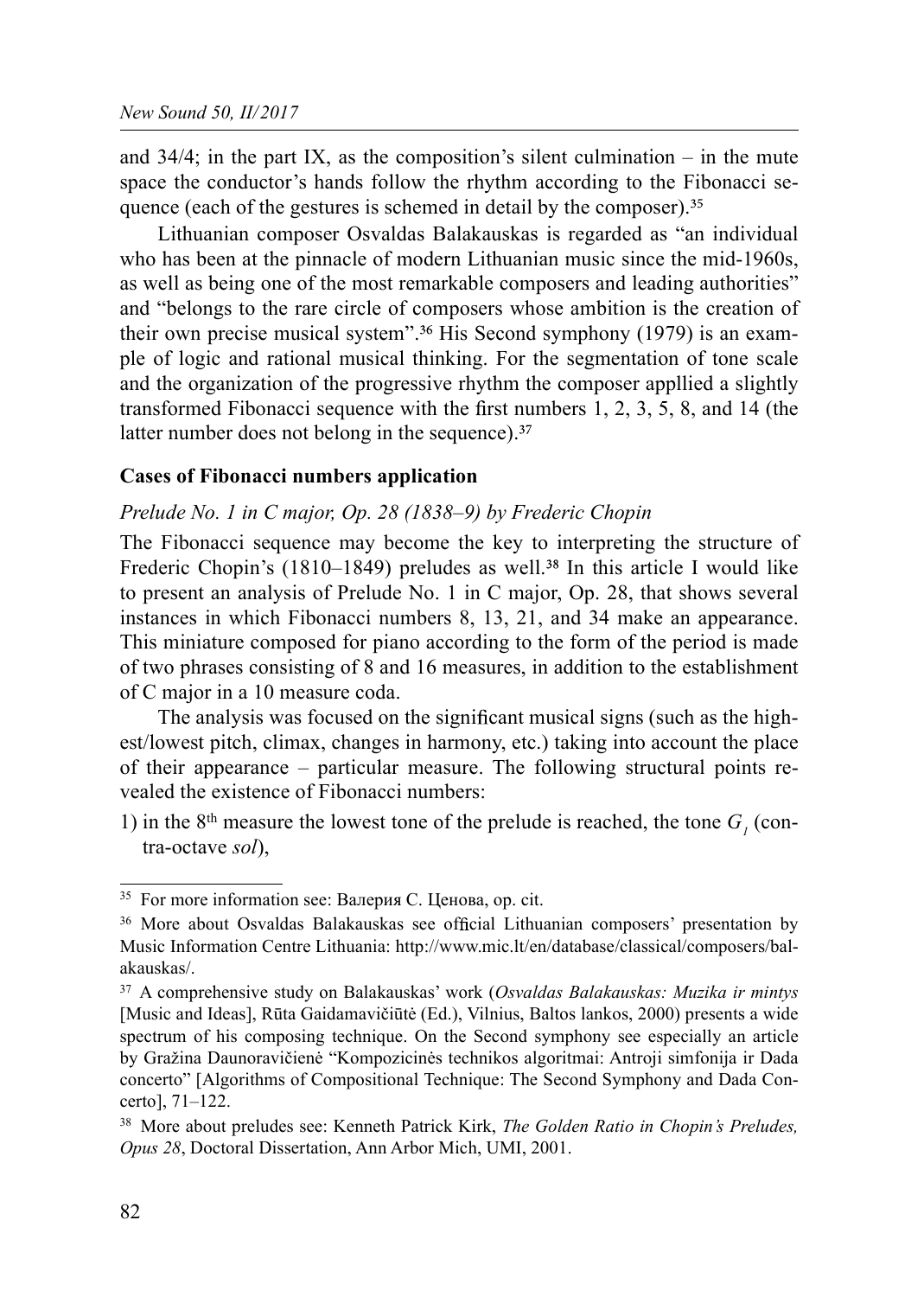- 2) in the  $13<sup>th</sup>$  measure the first meaningful step towards harmony is taken, a modulation to D minor
- 3) from the same measure (13) the diatonic picture of the composition is changed by the chromatic melody rising from  $c$ -sharp<sup>2</sup> to  $c<sup>3</sup>$  and then deepened by relief of a modulation,
- 4) in the 21<sup>st</sup> measure the highest tone of the prelude sounds,  $d^3$ ,
- 5) the  $21^{st}$  measure is the climax of the entire prelude,
- 6) in the mentioned measure the chromatic movement of the melody is changed by a diatonic movement downwards;
- 7) the prelude is made up of 34 measures.

Prelude analysis is presented in the Example 3, highlighting the points of Fibonacci numbers performance.



Example 3: Structural analysis of Chopin's Prelude No. 1 C major, Op. 28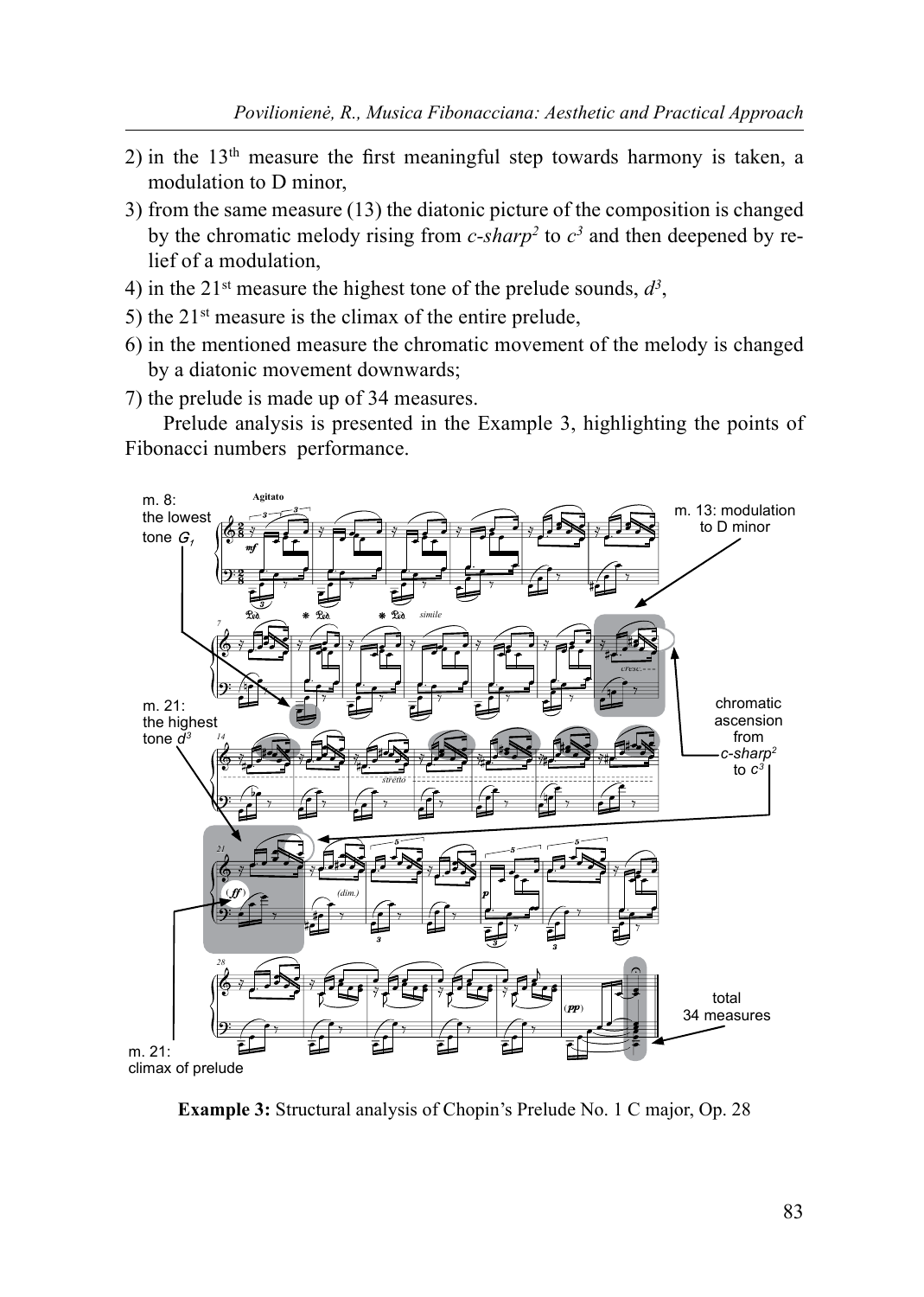Derek Bourgeois. Symphony for Organ, Op. 48 (1975)

The especially prolific English composer Derek Bourgeois (born 1941) dedicated the third part of his Symphony for Organ (1975) to Fibonacci and titled it Passacaglia di Fibonacci. Having completed an analysis of the score, it became apparent that the various parameters of the composition were influenced by the Fibonacci numerical algorithm. They are the following:

1) the entire part is made up of 144 measures,

2) the composer uses 13 different time signatures,

3) the time signatures are written using Fibonacci numbers:

1/8, 2/8, 3/8, 5/8, 8/8, 13/8, etc.

4) the third part has inscriptions of five tempo markings,

5) tempo marking Largo maestoso lasts 8 measures,

6) marking l'isteso tempo lasts 5 measures,

7) the 24-tone subject's length in measures is 13.

The subject is continually repeated as *basso ostinato*. The arrangement of its melody-line in semitones is worth its own discussion, because an internal logic at first is hardly noticeable and sounds even chaotic. Firstly it is suggested to transcribe the intervals of melody-line into numerical row. Therefore we get a number sequence as follows:

$$
1\hspace{-1mm}-\hspace{-1mm}1\hspace{-1mm}-\hspace{-1mm}2\hspace{-1mm}-\hspace{-1mm}3\hspace{-1mm}-\hspace{-1mm}7\hspace{-1mm}-\hspace{-1mm}8\hspace{-1mm}-\hspace{-1mm}1\hspace{-1mm}-\hspace{-1mm}3\hspace{-1mm}-\hspace{-1mm}2\hspace{-1mm}-\hspace{-1mm}7\hspace{-1mm}-\hspace{-1mm}0\hspace{-1mm}-\hspace{-1mm}5\hspace{-1mm}-\hspace{-1mm}7\hspace{-1mm}-\hspace{-1mm}2\hspace{-1mm}-\hspace{-1mm}3\hspace{-1mm}-\hspace{-1mm}1\hspace{-1mm}-\hspace{-1mm}4\hspace{-1mm}-\hspace{-1mm}7\hspace{-1mm}-\hspace{-1mm}9\hspace{-1mm}-\hspace{-1mm}10\hspace{-1mm}-\hspace{-1mm}11\hspace{-1mm}-\hspace{-1mm}11
$$

 1 1 2 3 7 8 1 3 2 7 7 0 5 7 2 3 1 4 7 9 10 11 11 m2 m2 M2 m3 P5 m6 m2 m3 M2 P5 P5 P1 P4 P5 M2 m3 m2 M3 P5 M6 m7 M7 M7

Example 4: 24-tone subject and its numerical transcription. Bourgeois, Symphony for Organ, Op. 48, part 3 Passacaglia di Fibonacci, mm. 14–28

At a first glance the row looks like an irrational interchange of certain numbers. But in fact the melody is constructed according to the "hidden" symmetrical relationship between tones, which is explained with the help of Fibonacci numbers. Some members in the row above (like 4, 7, 9, 10 and 11) are not of the Fibonacci sequence. That is because the range in semitones of a few intervals does not match the Fibonacci numbers – that is the major third (M3, its range in semitones is 4), the fifth (P5, 7 semitones), the major sixth  $(M6, 9$  semitones), and the minor and major sevenths (m7, 10 semitones, & M7, 11 semitones). However, the inversion of these music intervals and respectively the new range in semitones matches the Fibonacci numbers. Because, the M3 inversion is a minor sixth, whose range is 8 semitones; correspondingly, the P5 inversion is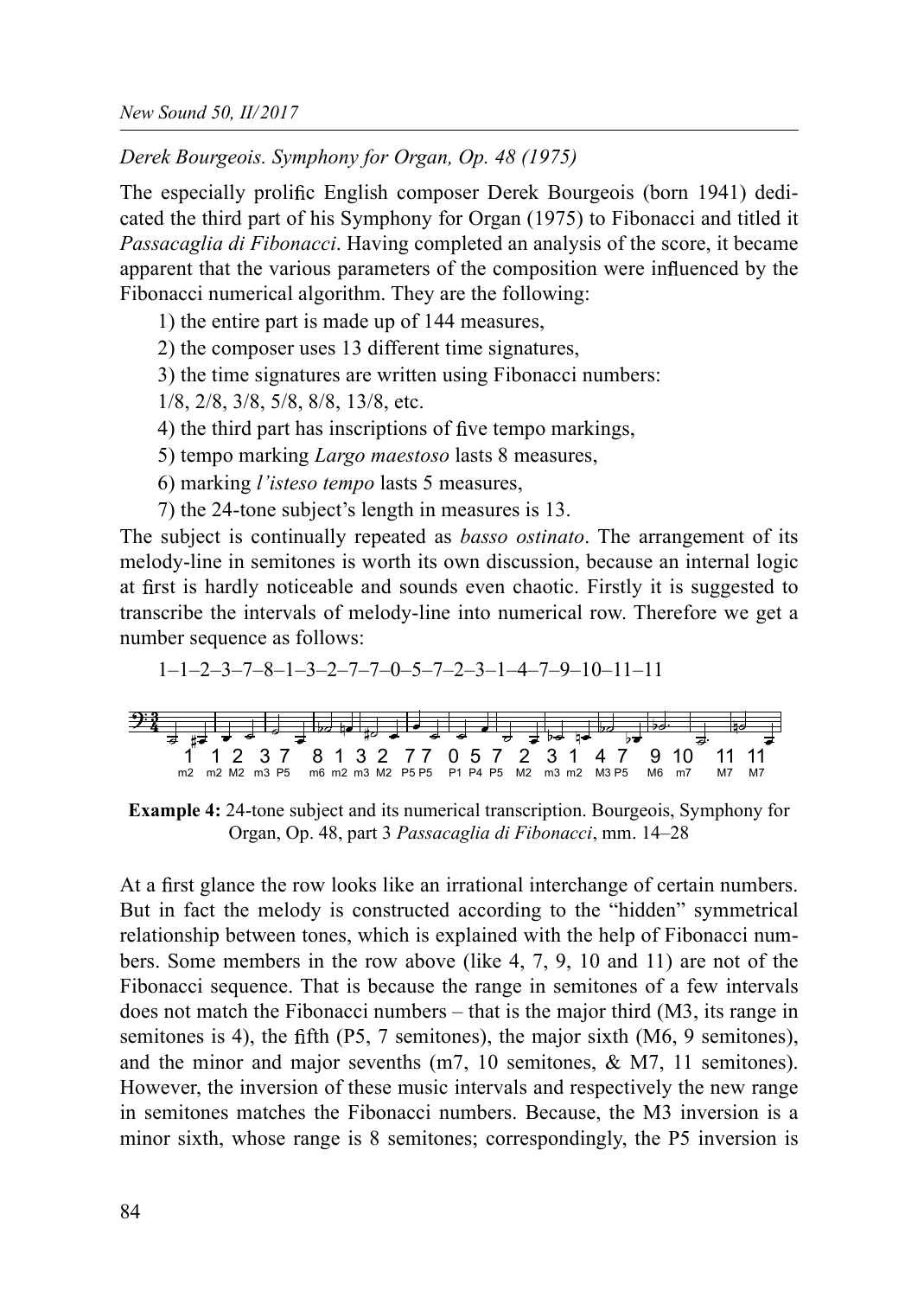a perfect fourth and the range in semitones is 5; M6 inversion is a minor third  $(3$  semitones); m7 inversion is major second and 2 semitones; and finally M7 inversion is a minor second and 1 semitone. Moreover, the numerical sequence, rewritten in Fibonacci numbers, exposes a mirror symmetry, and its center is marked by the only perfect unison with zero:



Example 5: Arrangement of musical intervals of the 24-tone subject according to Fibonacci numbers

This observation allows one to surmise that the composer did not seek to use Fibonacci numbers in an obvious manner, but rather in a creative one. A similar incentive to creativity can be explained by the impact of the Fibonacci numbers on the time parameter: the number of measures are not recorded as usual (every 5 or 10 measures), but in those parts of the score that correlate with Fibonacci numbers. Bourgeois had an even cleverer idea by trying to hide Fibonacci numbers, by looking at the logic of sections 3, 4, and 5. Their volume in measures (respectively 65, 24, and 10) does not correspond to the Fibonacci numbers. However, if one were to remove the number 10 (extent of section 5) from the number of measures of section 3 (65 measures) or if one were to add the number 10 to the section 4 (24 measures), we would get Fibonacci numbers 55 and 34:

| Sections |  |          |  |  |  |  |  |  |  | $1 2 3 4 5 6 7 8 9 10 11 12 13 14 15 16 17 18 19 20$ |  |
|----------|--|----------|--|--|--|--|--|--|--|------------------------------------------------------|--|
|          |  |          |  |  |  |  |  |  |  |                                                      |  |
|          |  |          |  |  |  |  |  |  |  |                                                      |  |
|          |  | $1010 -$ |  |  |  |  |  |  |  |                                                      |  |

Example 6: Arrangement of time signatures and number of measures of sections according to Fibonacci numbers in Bourgeois' Symphony for organ, part 3 Passacaglia di Fibonacci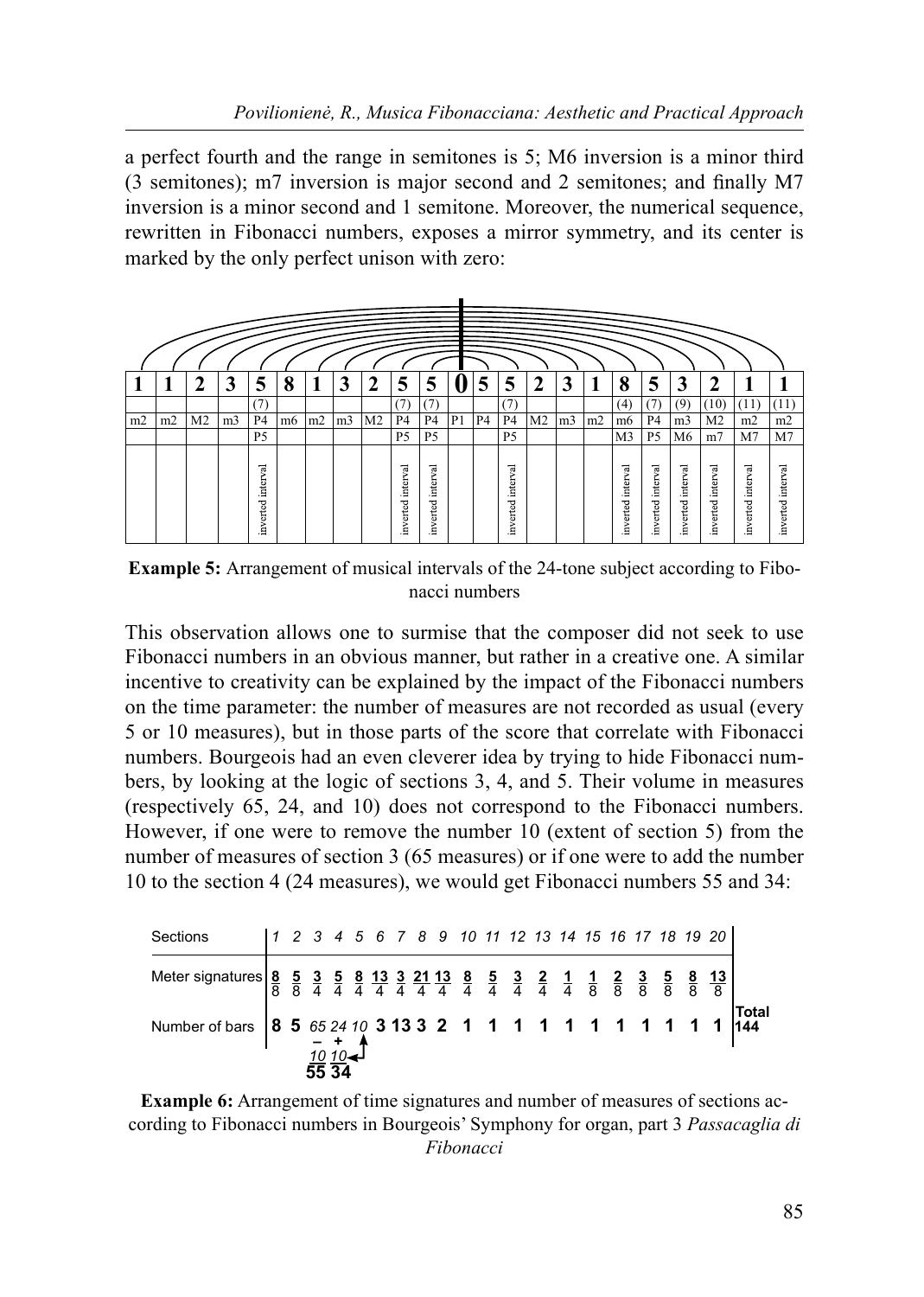### Steve Reich. Clapping Music (1972)

I would like to argue that one of the approaches analyzing the structure of Reich's Clapping Music (1972) could be the application of Fibonacci numbers, arithmetic progression and the laws of symmetry. This compact piece, first of all, sounds like a diversity of complex rhythmic models, little by little moving from the overlapping accents to the chaotic disagreement of two clapping performers. However, the rhythmic complexity is directed by a strict inner logic. For example, the arithmetic progression is characteristic for the structure of the basic rhythmic pattern, which the first performer claps consistently. It is because the tones, rests, and total number of elements are in the relationship of 4 : 8 : 12, where 4 is the sum of eighth note rests, 8 is the sum of eighth notes, and 12 is the total sum of musical elements; accordingly  $\rightarrow$  1 : 2 : 3.



Example 7: Arrangement of basic rhythmic pattern according to arithmetic progression, Reich's Clapping Music

If we have a look at the second performer's score, one can see the manifestation of mirror symmetry. This part of the piece is composed of a basic rhythmic pattern and 11 of its cyclic permutations. The permutations are created consistently by carrying the first member to the end. The symmetry was established in the number sequence, which was written down after having counted the number of clapping tones of the second performer from one rest to the next. The symmetrical number row is presented in a graphic diagram (see Example 8).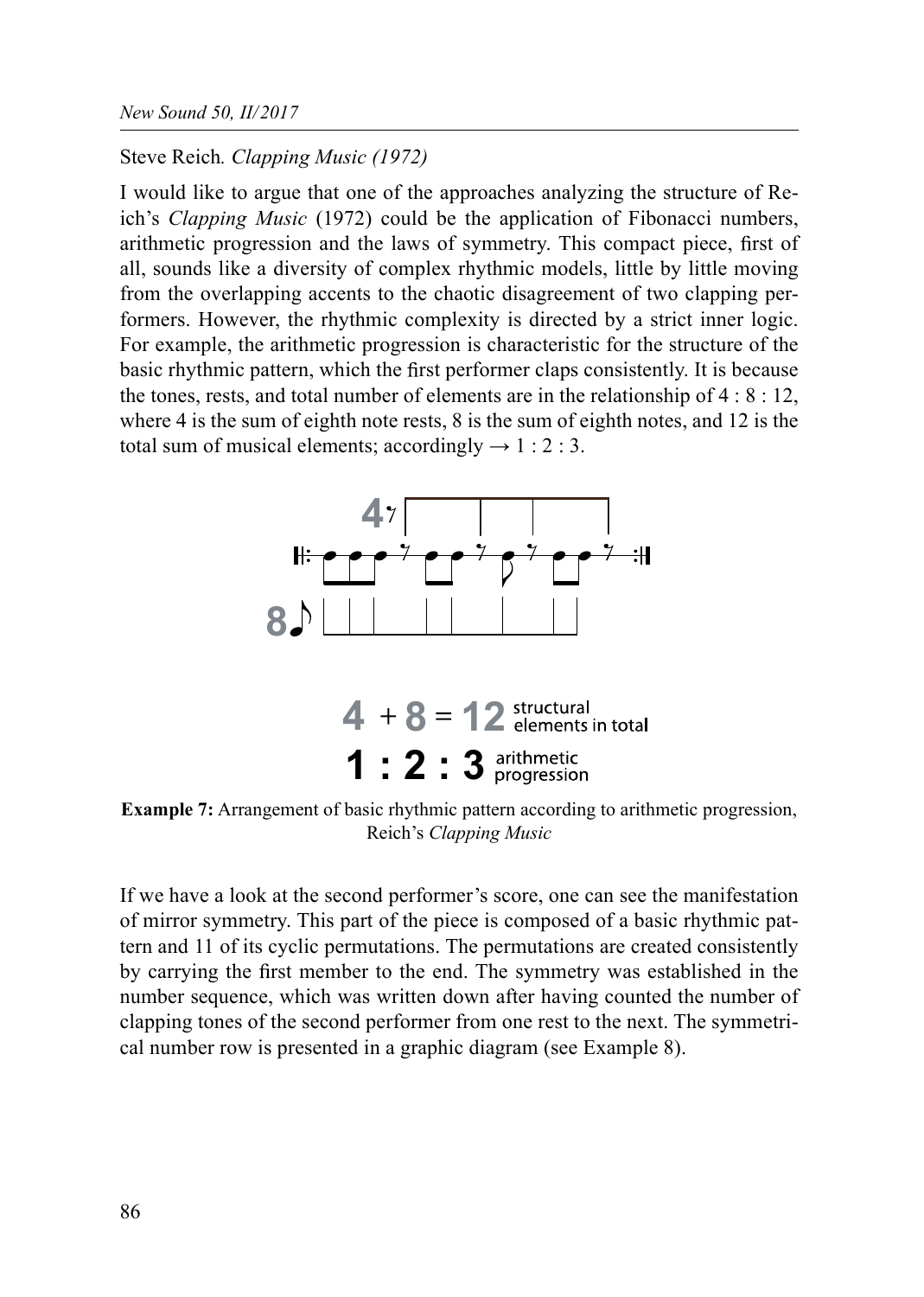



**Example 8:** Manifestation of mirror symmetry in the part of the  $2<sup>nd</sup>$  performer (the numbers indicate the quantity of clapping tones between the rests), Reich's Clapping Music

What about the possible manifestation of Fibonacci logic? Let us look at the rhythmic invariant of the piece that is made up of 8 eighth notes. The eighth rests divide the row of notes into four sections according to the following:  $3 +$  $2 + 1 + 2$ . Thus we get a combination of the first Fibonacci numbers 1, 2, 3, (5), and 8 (see Example 9).



Example 9: Exposition of Fibonacci numbers, analyzing the basic rhythmic pattern in Reich's Clapping Music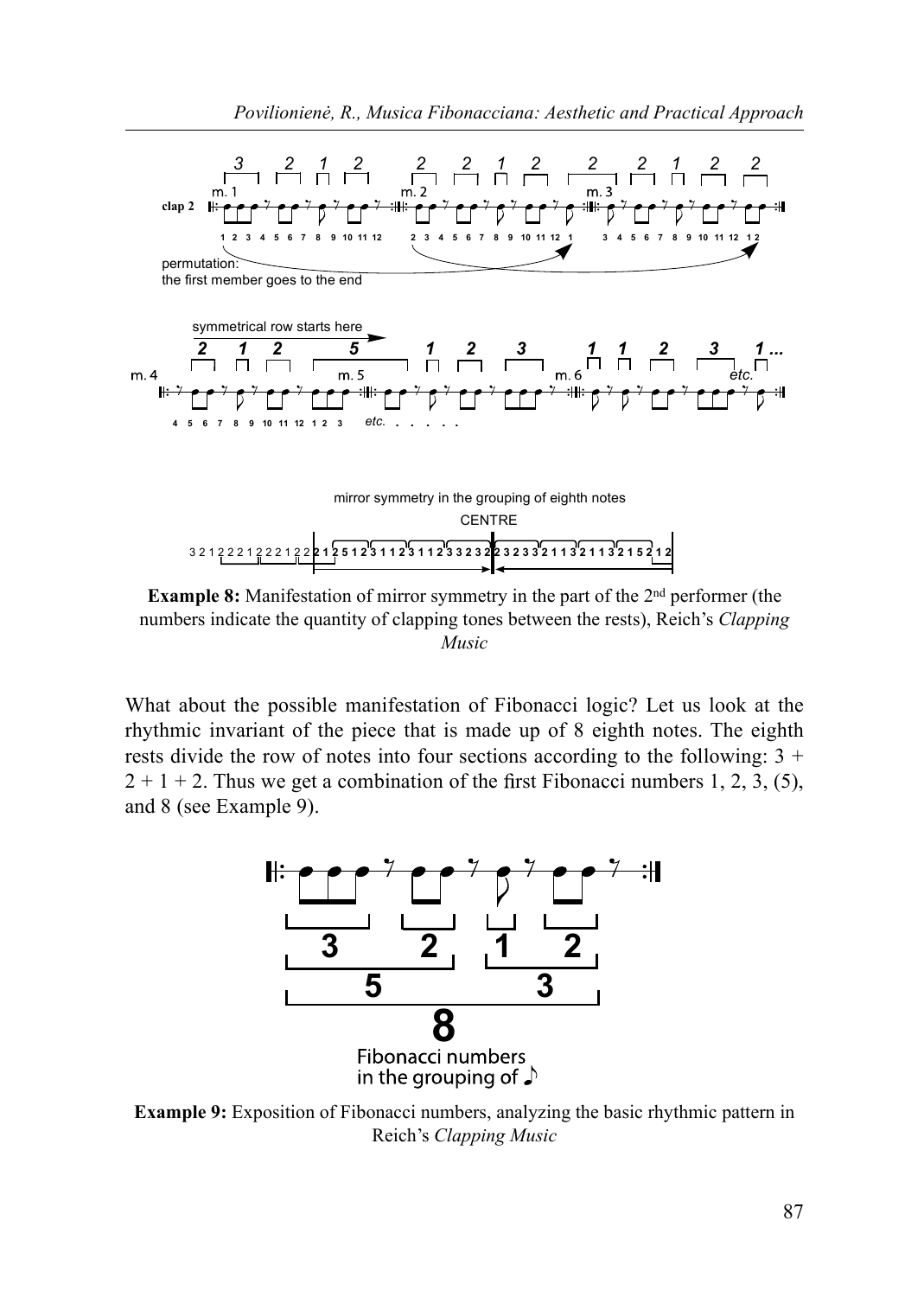Could Fibonacci numbers influence other structural parameters as well? If we have a look at the length of the piece, we see a total of 13 measures, of which 12 are different from each other, plus at the end, the composer indicates the need to repeat bar 1. Further. I would make an observation regarding time signatures. A widely used 1980 Universal Edition printed score provides tempo inscriptions – numbers 160 and 184. However, the numbers are different compared to the very first intention. Because the 1972 December (re-copied in January 1978) manuscript included two time signatures 144 and 168. Evidently the first one is the 12th member of the Fibonacci row  $(F<sub>12</sub>)$ , whereas the second time signature – 168 – does not belong to the Fibonacci numbers, but... is a result of the multiplication of two members  $F_6$  and  $F_8$ , because 168 = 8 x 21. Moreover, according to the directions for performance, the duration of the piece is around 5 minutes (once again the Fibonacci number).

Finally, an incentive for a sophisticated joke manipulating with Fibonacci numbers appears in the title *Clapping Music*. It is because the sum of letters is 13, and each word is made up of 8 or 5 letters. Here, I would end the search for Fibonacci and other mathematical phenomena in music with the reference to the Renaissance concept of *homo sapiens* as *homo ludens* (Latin – the playing man). Johan Huizinga who published the book Homo Ludens (The Playing Man) in 1938 thoroughly investigated the concept of "the playing man" as the concept of the theory of the game. Hermann Hesse wrote the following about the rule of the game:

[T]he Glass Bead Game player plays like the organist on an organ. And this organ has attained an almost unimaginable perfection; its manuals and pedals range over the entire intellectual cosmos; its stops are almost beyond number. Theoretically this instrument is capable of reproducing in the Game the entire intellectual content of the universe.<sup>39</sup>

The application of various numerical operations and calculations to a music composition – why not an interesting and sophisticated game, that proves the intersection of music and mathematics?

#### Works cited

- Aristotle: Metaphysics. Books I-IX, transl. Hugh Tredennick. Cambridge, MA: Harvard University Press; London: William Heinemann Ltd., 1933.
- Atlas, Allan W.: "Stealing a Kiss at the Golden Section: Pacing and Proportion in the Act I Love Duet of La Boheme", Acta Musicologica, Vol. 2, 2003, 269–291.

<sup>&</sup>lt;sup>39</sup> Hermann Hesse, Magister Ludi. The Glass Bead Game (transl. Richard and Clara Winston), New York, Bantam Books, 1969, 6.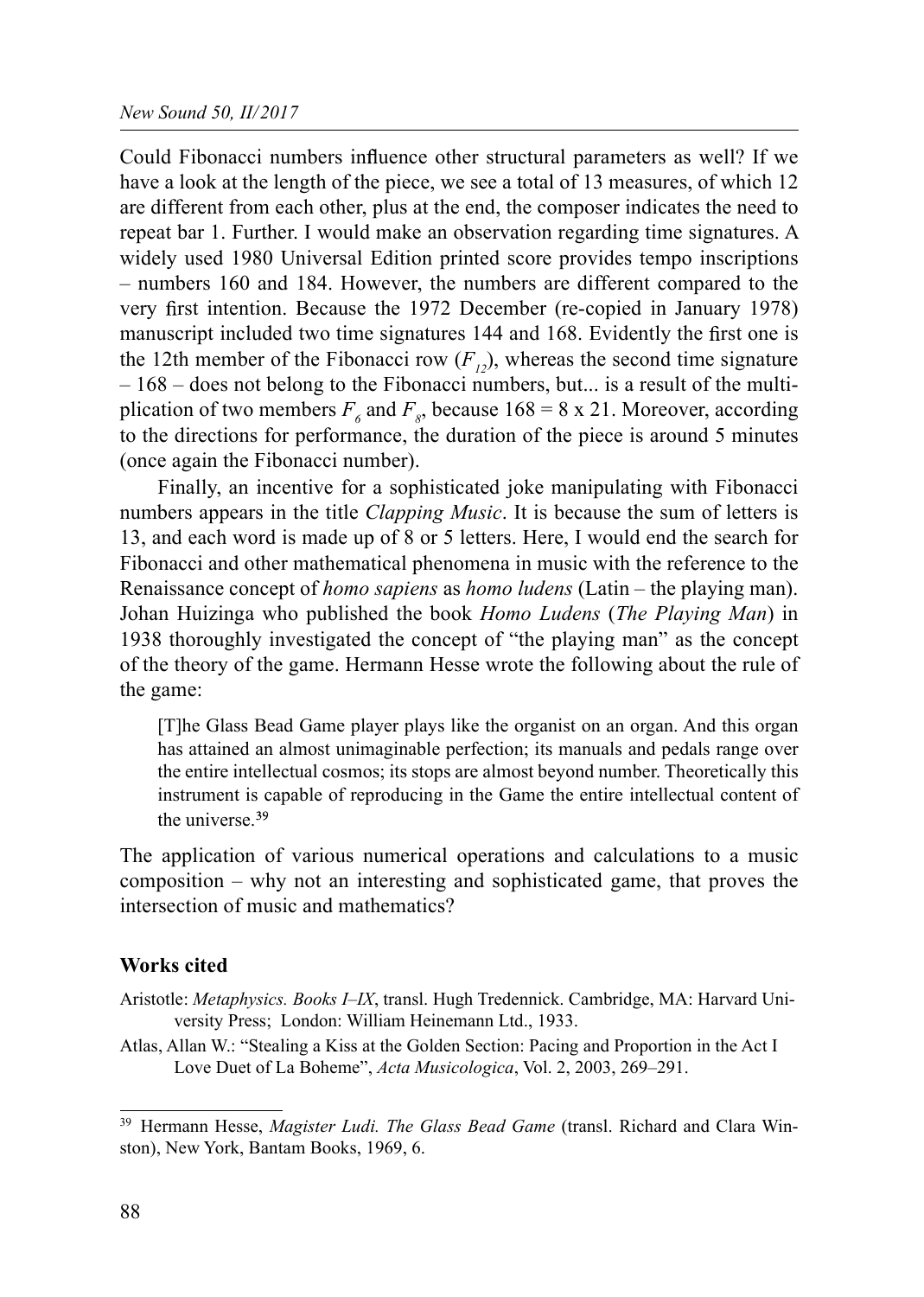Blackwell, Albert L.: The Sacred in Music. Westminster John Knox Press, 2000.

- Boethius: De institutione arithmetica. Augsburg: Erhard Ratdolt, 1488.
- Daunoravičienė, Gražina: "Kompozicinės technikos algoritmai: Antroji simfonija ir Dada concerto" [Algorithms of Compositional Technique: The Second Symphony and Dada Concerto], in: Rūta Gaidamavičiūtė (Ed.). Osvaldas Balakauskas: Muzika ir mintys [Music and Ideas]. Vilnius: Baltos lankos, 2000, 71–122.
- Euclid's Elements of Geometry. Transl. and ed. by Richard Fitzpatrick. 2007, http://farside. ph.utexas.edu/Books/Euclid/Elements.pdf [2017-09-07].
- Fink, Karl: A Brief History of Mathematics. Transl. by Wooster Woodruff Beman & David Eugene Smith. Chicago: The Open Court Publishing Company, 1990.
- Fludd, Robert: De Musica Mundana. 1618.
- Hall, Manly Palmer: The Secret Teachings of All Ages. An Encyclopedic Outline of Masonic, Hermetic, Qabbalistic and Rosicrucian Symbolical Philosophy. Los Angeles: Philosophical Research Society, 1928, http://www.sacred-texts.com/eso/sta/sta19.htm [2017-09-07].
- Hesse, Hermann: Magister Ludi. The Glass Bead Game. Transl. by Richard and Clara Winston. New York: Bantam Books, 1969.
- Howat, Roy: Debussy in Proportion. Cambridge, New York: Cambridge University Press, 1983.
- Husmann, Heinrich: Grundlagen der antiken und orientalischen Musikkultur. Berlin: Walter de Gruyter, 1961.
- Young, Louise B.: The Mystery of Matter. Oxford University Press, 1965.
- Kepler, Johannes: Harmonices mundi. Linz: J. Planck, 1619.
- Kirk, Kenneth Patrick: The Golden Ratio in Chopin's Preludes, Opus 28. Doctoral Dissertation, Ann Arbor Mich: UMI, 2001.
- Madden, Charles: Fib and Phi in Music: The Golden Proportion in Musical Form. High Art Press, 2005.
- Morley, Thomas: Plaine and Easie Introduction to Practicall Musicke. London: Peter Short, 1597.
- Nicomachus of Gerasa: Introduction to Arithmetic. Transl. by Martin Luther D'Ooge. New York: The Macmillan Company, 1926.
- Plato: Timaeus. In: The Dialogues of Plato, Vol. 3. Transl. by Benjamin Jowett,  $3^{rd}$  ed., Oxford University Press, London: Humphrey Milford, 1892.
- Povilionienė, Rima: Musica Mathematica: Traditions and Innovations in Contemporary Music. Methodology of Music Research, Vol. 9. Ed. by Nico Schuler. Frankfurt am Main, New York: Peter Lang Academic Research, 2016.
- Powel, Newman W.: "Fibonacci and the Gold Mean: Rumbas, Rabbits and Rondeaux", Journal of Music Theory, No. 23, 1979, 227–273.
- Simonton, Dean Keith: Greatness: Who Makes History and Why. Guilford Press, 1994.
- Soussidko, Irina: "Metrotektonik und Goldener Schnitt. Debussy 24 Preludes fur Klavier", Musik & Asthetik, 6. Jahrgang, Heft 24, 2002, 5–19.
- St. Thomas Aquinas: Commentary on the Metaphysics by Aristotle. Transl. by John P. Rowan. Chicago: Henry Regnery Co, 1961.